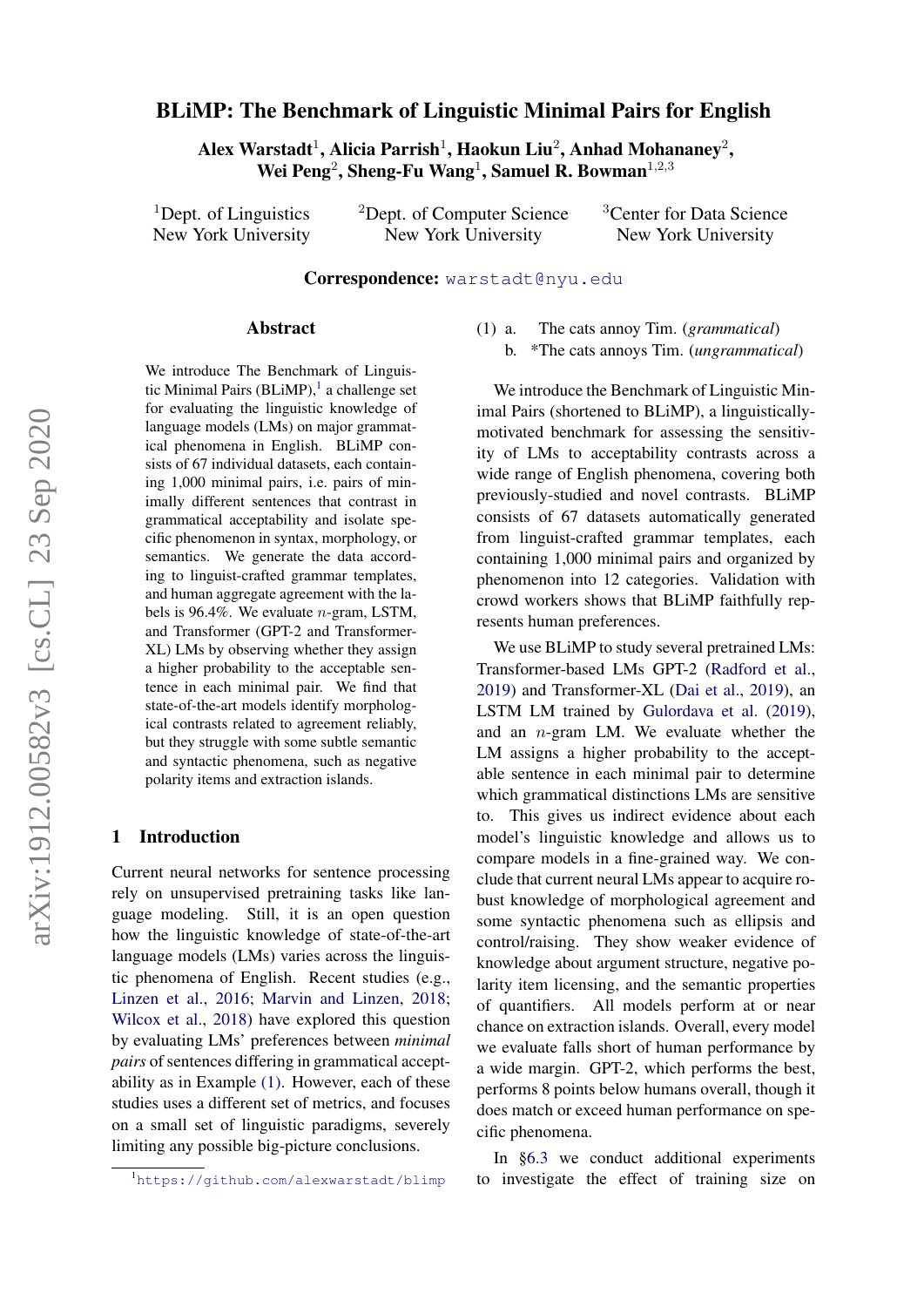| Phenomenon             | N | Acceptable Example                     | Unacceptable Example                    |
|------------------------|---|----------------------------------------|-----------------------------------------|
| ANAPHOR AGR.           | 2 | Many girls insulted themselves.        | Many girls insulted herself.            |
| ARG. STRUCTURE         | 9 | Rose wasn't disturbing Mark.           | Rose wasn't boasting Mark.              |
| <b>BINDING</b>         |   | Carlos said that Lori helped him.      | Carlos said that Lori helped himself.   |
| CONTROL/RAISING        | 5 | There was bound to be a fish escaping. | There was unable to be a fish escaping. |
| DET.-NOUN AGR.         | 8 | Rachelle had bought that chair.        | Rachelle had bought that chairs.        |
| <b>ELLIPSIS</b>        | 2 | Anne's doctor cleans one important     | Anne's doctor cleans one book and       |
|                        |   | book and Stacey cleans a few.          | Stacey cleans a few important.          |
| FILLER-GAP             |   | Brett knew what many waiters find.     | Brett knew that many waiters find.      |
| <b>IRREGULAR FORMS</b> | 2 | Aaron broke the unicycle.              | Aaron broken the unicycle.              |
| <b>ISLAND EFFECTS</b>  | 8 | Which bikes is John fixing?            | Which is John fixing bikes?             |
| <b>NPI LICENSING</b>   | 7 | The truck has clearly tipped over.     | The truck has ever tipped over.         |
| <b>QUANTIFIERS</b>     | 4 | No boy knew fewer than six guys.       | No boy knew at most six guys.           |
| SUBJECT-VERB AGR.      | 6 | These casseroles disgust Kayla.        | These casseroles disgusts Kayla.        |

<span id="page-1-0"></span>Table 1: Minimal pairs from each of the twelve linguistic phenomenon categories covered by BLiMP. Differences are underlined. *N* is the number of 1,000-example minimal pair paradigms within each broad category.

the LSTM LM and Transformer-XL's performance on BLiMP. While we see steady improvements in overall performance, we find that LMs learn phenomenon-specific distinctions at different rates. In [§6.4](#page-9-0) we consider alternative wellmotivated evaluation metrics on BLiMP, but find that they do not differ drastically from our method of comparing LM probabilities for full sentences.

We conclude that while models like GPT-2 appear to have significant linguistic knowledge, this knowledge is concentrated in some specific domains of English grammar. We use BLiMP to uncover several linguistic phenomena where even state-of-the-art language models clearly lack human-like knowledge, and to bring into focus those areas of grammar that future studies evaluating LMs should investigate in greater depth.

# 2 Background & Related Work

### 2.1 Language Models

The objective of a language model is to give a probability distribution over the strings of a language. Both neural network and non-neural network architectures are used to build LMs, and neural models can be trained in a *self-supervised* setting without the need for labeled data. Recently, variants of neural language modeling have been shown to be a strong pretraining task for natural language processing tasks [\(Howard and Ruder,](#page-12-3) [2018;](#page-12-3) [Peters et al.,](#page-12-4) [2018;](#page-12-4) [Radford et al.,](#page-12-5) [2018;](#page-12-5) [De](#page-11-2)[vlin et al.,](#page-11-2) [2019\)](#page-11-2).

The last decade has seen two major paradigm shifts in the state of the art for language modeling. First, there was a movement from models based on

local n-gram statistics (see [Chen and Goodman,](#page-11-3) [1999\)](#page-11-3) to neural sequence models such as LSTMs [\(Mikolov et al.,](#page-12-6) [2010\)](#page-12-6), which optimize on the task of predicting the next token. Subsequently, Transformer-based architectures employing selfattention [\(Vaswani et al.,](#page-13-1) [2017\)](#page-13-1) have outperformed LSTMs (e.g., [Dai et al.,](#page-11-0) [2019\)](#page-11-0). Although these shifts have resulted in stronger LMs, perplexity on large benchmark datasets like WikiText-103 [\(Mer](#page-12-7)[ity et al.,](#page-12-7) [2016\)](#page-12-7) has remained the primary performance metric, which cannot give detailed insight into these models' knowledge of grammar. Evaluation on benchmarks like GLUE [\(Wang et al.,](#page-13-2) [2018,](#page-13-2) [2019a\)](#page-13-3), that heavily adapt language models to perform downstream tasks, is more informative, but doesn't offer broad coverage of linguistic phenomena, and doesn't necessary reflect knowledge that is already present in the LMs.

### 2.2 Linguistic Knowledge of NNs

Many recent studies have searched for evidence that neural networks (NNs) learn representations that implicitly encode grammatical concepts. We refer to the ability to encode these concepts as *linguistic knowledge*. Some studies evaluate NNs' linguistic knowledge using probing tasks in which a classifier is trained to directly predict grammatical properties of a sentence (e.g. syntactic tree depth) or part of a sentence (e.g. part-of-speech) using only the NNs' learned representation as input [\(Shi et al.,](#page-13-4) [2016;](#page-13-4) [Adi et al.,](#page-11-4) [2017;](#page-11-4) [Conneau](#page-11-5) [et al.,](#page-11-5) [2018;](#page-11-5) [Ettinger et al.,](#page-11-6) [2018;](#page-11-6) [Tenney et al.,](#page-13-5) [2019\)](#page-13-5). We follow a complementary approach that uses acceptability judgments to address the same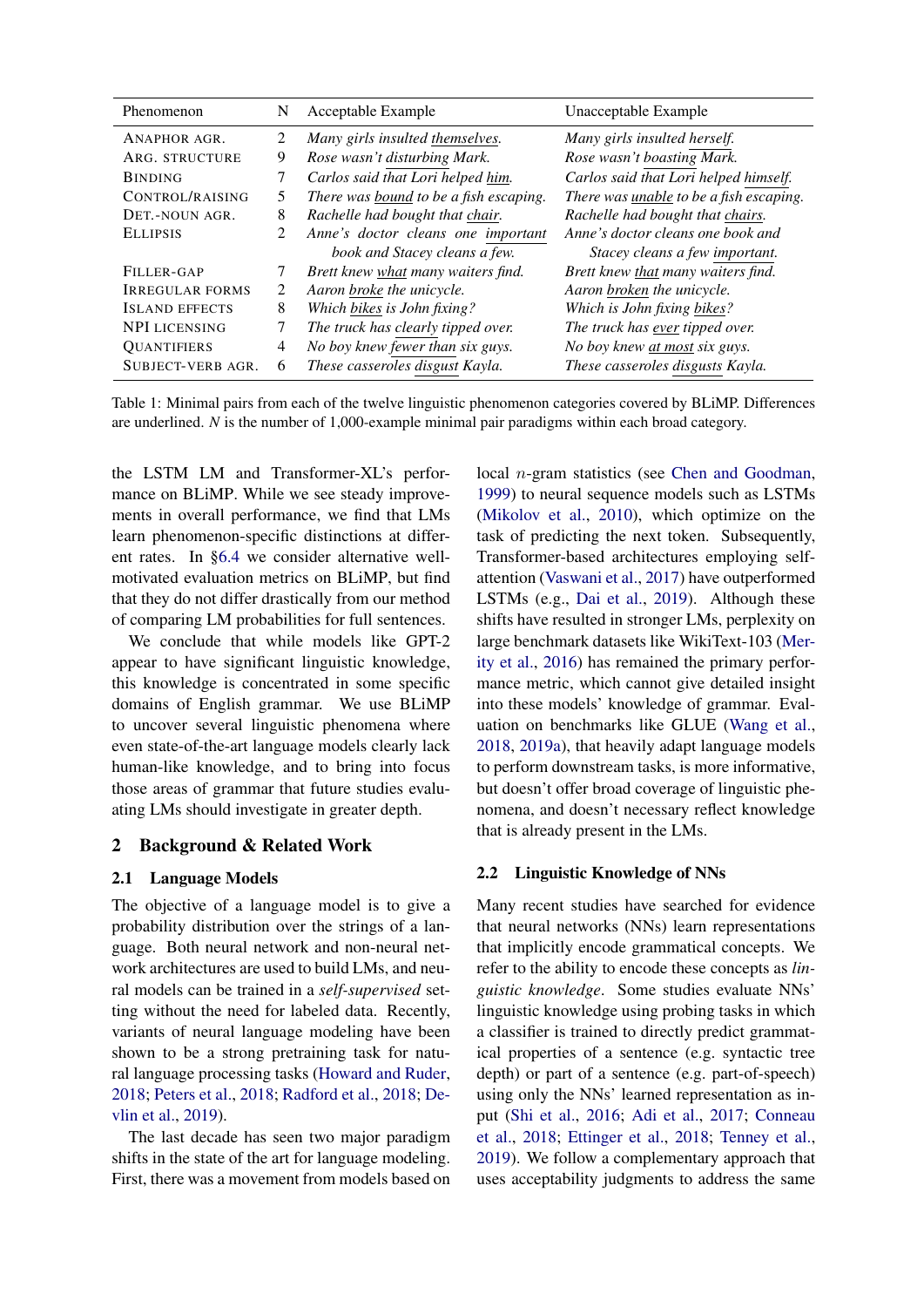| <b>Phenomenon</b>    | Relevant work                                                                    |
|----------------------|----------------------------------------------------------------------------------|
| Anaphora/binding     | Marvin and Linzen (2018), Futrell et al. (2018), Warstadt et al. (2019b)         |
| Subj.-verb agreement | Linzen et al. (2016), Futrell et al. (2018), Gulordava et al. (2019), Marvin and |
|                      | Linzen (2018), An et al. (2019), Warstadt et al. (2019b)                         |
| Neg. polarity items  | Marvin and Linzen (2018), Futrell et al. (2018), Jumelet and Hupkes (2018),      |
|                      | Wilcox et al. (2019), Warstadt et al. (2019a)                                    |
| Filler-gap/Islands   | Wilcox et al. (2018), Warstadt et al. (2019b), Chowdhury and Zamparelli          |
|                      | (2018, 2019) Chaves (2020), Da Costa and Chaves (2020)                           |
| Argument structure   | Kann et al. (2019), Warstadt et al. (2019b), Chowdhury and Zamparelli (2019)     |

<span id="page-2-0"></span>Table 2: Summary of related work organized by linguistic phenomena tested. All studies analyze neural networks using acceptability judgments on minimal pairs mainly in English. Some studies appear multiple times.

question without the need for training data labeled with grammatical concepts. Acceptability judgments are the main form of behavioral data used in generative linguistics to measure human linguistic competence [\(Chomsky,](#page-11-13) [1965;](#page-11-13) [Schütze,](#page-13-9) [1996\)](#page-13-9).

One branch of this literature uses minimal pairs to infer whether LMs detect specific grammatical contrasts. Table [2](#page-2-0) summarizes linguistic phenomena studied in this work. For instance, [Linzen](#page-12-0) [et al.](#page-12-0) [\(2016\)](#page-12-0) look closely at minimal pairs contrasting subject-verb agreement. [Marvin and Linzen](#page-12-1) [\(2018\)](#page-12-1) expand the investigation to negative polarity item and reflexive licensing. However, these and related studies cover a limited set of phenomena, to the exclusion of well-studied phenomena in linguistics such as control and raising, ellipsis, quantification, and countless others. This is likely due to the labor-intensive nature of collecting such targeted minimal pairs.

A related line of work evaluates neural networks on acceptability judgments in a more domaingeneral way. Corpora of sentences and their grammaticality are collected for this purpose in a number of studies [\(Heilman et al.,](#page-12-10) [2014;](#page-12-10) [Lau et al.,](#page-12-11) [2017;](#page-12-11) [Warstadt et al.,](#page-13-6) [2019b\)](#page-13-6). The most recent and comprehensive corpus is CoLA [\(Warstadt et al.,](#page-13-6) [2019b\)](#page-13-6), containing 10k sentences covering a wide variety of linguistic phenomena provided as examples in linguistics papers and books. CoLA, which is included in the GLUE benchmark [\(Wang](#page-13-2) [et al.,](#page-13-2) [2018\)](#page-13-2), has been used to track advances in the sensitivity of reusable sentence encoding models to acceptability. Current models like BERT [\(Devlin et al.,](#page-11-2) [2019\)](#page-11-2) and T5 [\(Raffel et al.,](#page-12-12) [2019\)](#page-12-12) now learn to give acceptability judgments that approach or even exceed individual human agreement with CoLA.

While CoLA can provide evidence about

phenomenon-specific knowledge of models, this method is limited by the need to train a supervised classifier on CoLA data prior to evaluation. This is because CoLA is designed for binary acceptability classification, and there is no generally accepted method for obtaining binary acceptability predictions from unsupervised models like LMs.<sup>[2](#page-2-1)</sup> [Warstadt and Bowman](#page-13-10) [\(2019\)](#page-13-10) measure phenomenon-specific performance on CoLA for several pretrained sentence encoding models: an LSTM, GPT [\(Radford et al.,](#page-12-5) [2018\)](#page-12-5), and BERT. However, the use of supervision prevents making strong conclusions about the sentence encoding component, since it is not possible to distinguish what the encoder knows from what is learned through supervised training on acceptability data.

Evaluating LMs on minimal pairs avoids this problem, with the caveat that the LM probability of a sentence can only serve as a proxy for acceptability if confounding factors impacting a sentence's probability such as length and lexical content are controlled for. It is with these considerations in mind that we design BLiMP.

### 3 Data

BLiMP consists of 67 minimal pair paradigms, each with 1,000 sentence pairs in mainstream American English grouped into 12 categories.<sup>[3](#page-2-2)</sup> We refer to minimal pair types as *paradigms* and categories as *phenomena*. Each paradigm is an-

<span id="page-2-1"></span> $2^2$ Though see [Lau et al.](#page-12-11) [\(2017\)](#page-12-11) for some promising proposals for normalizing LM probabilities to correlate with gradient acceptability.

<span id="page-2-2"></span><sup>&</sup>lt;sup>3</sup>We choose English because it is the native language of the linguists who built the grammar templates, though in the long run, creating versions of BLiMP in additional languages would allow for coverage of more phenomena and expand BLiMP's range of usefulness. We assume 1000 pairs is sufficient to limit random noise resulting from small sample sizes.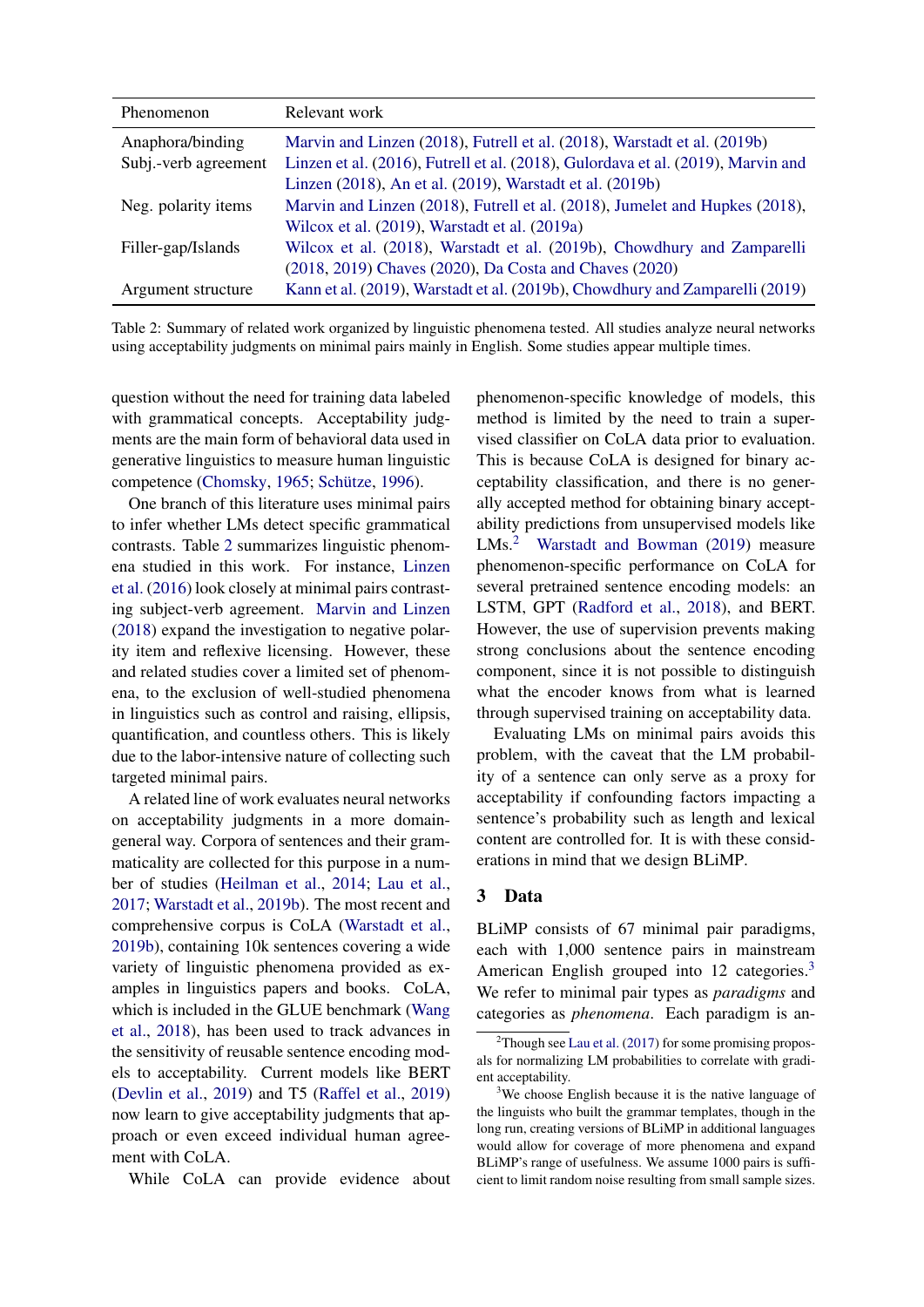notated for the unique contrast it isolates and the broader phenomena it is part of. We automatically generate the data from linguist-crafted grammar templates, and our automatic labels are validated with crowd-sourced human judgments.

While each minimal pair type corresponds to exactly one paradigm, a particular fact about English grammar may be illustrated by multiple paradigms. For instance, the fact that certain determiners and nouns agree can be illustrated by keeping the determiner the same and changing the number marking of the noun as in the example in Table [1,](#page-1-0) or by keeping the noun the same and changing the determiner (e.g. *Rachelle had bought those chair.*). With completeness in mind, we include such complementary paradigms in BLiMP whenever possible.

### 3.1 Data generation procedure

To create minimal pairs exemplifying a wide array of linguistic contrasts, we found it necessary to artificially generate all datasets. This ensures both that we have sufficient unacceptable examples, and that the data is fully controlled, allowing for repeated isolation of a single linguistic phenomenon [\(Ettinger et al.,](#page-11-6) [2018\)](#page-11-6). For each paradigm, we use a generation script to sample lexical items from a vocabulary of over 3,000 items according to a template specifying linear order of the phrases in the acceptable and unacceptable sentences in each minimal pair. Our data generation scripts are publicly available.<sup>[4](#page-3-0)</sup> We annotate these lexical items with the morphological, syntactic, and semantic features needed to enforce selectional restrictions and create grammatical and semantically felicitous sentences.

All examples in a paradigm are structurally analogous up to the point required for the relevant contrast but may vary in some ways. For instance, the template for NPI LICENSING, illustrated in Table [1,](#page-1-0) specifies that an arbitrary verb phrase needs to be generated. Accordingly, the generation script samples from the entire set of verbs and generates the required arguments on-the-fly. Thus, the structure of the sentence then depends on whether the sampled verb is transitive, clause-embedding, raising, etc., but that same verb phrase and its arguments are used in both pairs in the paradigm.

This generation procedure is not without limita-

tions, and despite the very detailed vocabulary we use, implausible sentences are occasionally generated (e.g., *Sam ran around some glaciers*). In these cases, though, both the acceptable and unacceptable sentences will be equally implausible given world knowledge, so any difference in the probability assigned to them is still attributable to the intended grammatical contrast.

### 3.2 Coverage

The paradigms covered by BLiMP represent wellestablished contrasts in English morphology, syntax, and semantics. Each paradigm is grouped into one of 12 phenomena, shown in Table [1.](#page-1-0) Examples of all 67 paradigms appear in Table [4](#page-14-0) of the Appendix. The paradigms are selected with the constraints that they can be characterized using templates as described above and illustrated with minimal pairs of sentences equal in length<sup>[5](#page-3-1)</sup> that differ in at most one vocabulary item.

While this dataset has broad coverage, it is not exhaustive. It is not possible to include every grammatical phenomenon of English, and there is no agreed-upon set of core phenomena. However, we consider frequent inclusion of a phenomenon in a syntax/semantics textbook as an informal proxy for what linguists consider to be core phenomena. We survey several syntax textbooks (e.g., [Sag et al.,](#page-13-11) [2003;](#page-13-11) [Adger,](#page-11-14) [2003;](#page-11-14) [Sportiche et al.,](#page-13-12) [2013\)](#page-13-12), and find that nearly all of the phenomena in BLiMP are discussed in some source. Most of the topics that repeatedly appear in textbooks and can be represented with minimal pairs (e.g. agreement, control/raising, wh-extraction/islands, bind-ing) are present in BLiMP.<sup>[6](#page-3-2)</sup>

We characterize the 12 phenomena in BLiMP as follows<sup>[7](#page-3-3)</sup>:

• ANAPHOR AGREEMENT: the requirement that reflexive pronouns like *himself* (a.k.a. anaphora) agree with their antecedents in person, number, gender and animacy.

<span id="page-3-0"></span><sup>4</sup>[https://github.com/alexwarstadt/data\\_](https://github.com/alexwarstadt/data_generation) [generation](https://github.com/alexwarstadt/data_generation)

<span id="page-3-1"></span><sup>&</sup>lt;sup>5</sup>We define length as the number of entries from our lexicon. Some sentences in a pair contain different numbers of words because *visit* and *drop by* are each one lexical entry. Where discrepancies in number of words occur, they are generally randomly distributed across the grammatical and ungrammatical sentences in a paradigm.

<span id="page-3-2"></span><sup>&</sup>lt;sup>6</sup>In line with these textbooks, we rely on stereotyped gender-name pairings and contrasts not present in all English dialects (more detail provided in the appendix).

<span id="page-3-3"></span> $7$ Our implementation of these phenomena is often narrower than the linguistic definition due to the particular constraints described above.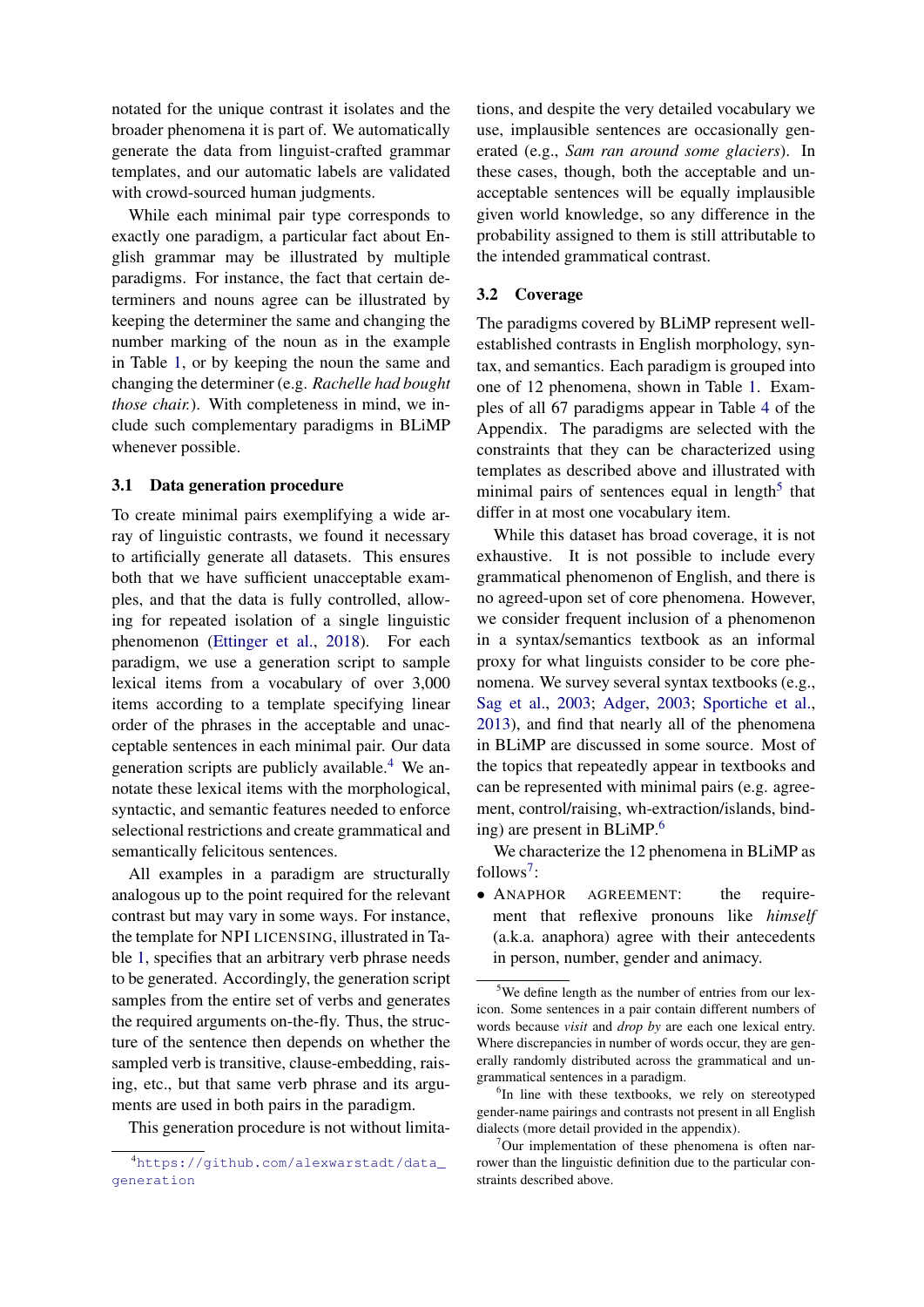- ARGUMENT STRUCTURE: the ability of different verbs to appear with different types of arguments. For instance, different verbs can appear with a direct object, participate in the causative alternation, or take an inanimate argument.
- BINDING: the structural relationship between a pronoun and its antecedent. All paradigms illustrate aspects of [Chomsky'](#page-11-15)s [\(1981\)](#page-11-15) Principle A. Since coindexation cannot be annotated in BLiMP, Principles B and C are not illustrated.
- CONTROL/RAISING: syntactic and semantic differences between various types of predicates that embed an infinitival VP. This includes control, raising, and *tough*-movement predicates.
- DETERMINER-NOUN AGREEMENT: number agreement between demonstrative determiners (e.g. *this*/*these*) and the associated noun.
- ELLIPSIS: the possibility of omitting expressions from a sentence. Since this is difficult to illustrate with sentences of equal length, our paradigms cover only special cases of noun phrase ellipsis that meet this constraint.
- FILLER-GAP: dependencies arising from phrasal movement in, e.g., *wh*-questions.
- IRREGULAR FORMS: irregular morphology on English past participles (e.g. *broken*). We are unable to evaluate models on non-existent forms like *\*breaked* because such forms are out of the vocabulary for some LMs.
- ISLAND EFFECTS: restrictions on syntactic environments where the gap in a filler-gap dependency may occur.
- NPI LICENSING: restrictions on the distribution of *negative polarity items* like *any* and *ever* limited to, e.g., the scope of negation and *only*.
- QUANTIFIERS: restrictions on the distribution of quantifiers. We cover two such restrictions: superlative quantifiers (e.g., *at least*) cannot embed under negation, and definite quantifiers and determiners cannot be subjects in existential*there* constructions.
- SUBJECT-VERB AGREEMENT: subjects and present tense verbs must agree in number.

### 3.3 Comparison to Related Resources

With a vocabulary of over 3,000 words, BLiMP has by far the most lexical variation of any related generated dataset. It includes verbs with 11 different subcategorization frames, including verbs that select for PPs, infinitival VPs, and embedded clauses. By comparison, datasets by [Ettinger et al.](#page-11-6) [\(2018\)](#page-11-6) and [Marvin and Linzen](#page-12-1) [\(2018\)](#page-12-1) use vocabularies of under 200 items. Other datasets of minimal pairs that achieve more lexical and syntactic variety use data-creation methods that limit empirical scope and control. [Linzen et al.](#page-12-0) [\(2016\)](#page-12-0) construct a dataset of minimal pairs for subject-verb agreement by changing verbs' number marking in a subset of English Wikipedia, but this approach does not generalize beyond agreement phenomena. [Lau et al.](#page-12-11) [\(2017\)](#page-12-11) construct minimal pairs by taking sentences from the BNC through round-trip machine translation. The resulting sentences contain a wider variety of grammatical violations, but it is not possible to control the nature or quantity of violations in the resulting sentences.

### <span id="page-4-2"></span>3.4 Data validation

To verify that the generated sentences represent a real contrast in acceptability, we conduct human validation via Amazon Mechanical Turk.<sup>[8](#page-4-0)</sup> Twenty separate validators rated five pairs from each of the 67 paradigms, for a total of 6700 judgments. We restricted validators to individuals currently located in the US who self-reported as native speakers of English. To assure that our validators made a genuine effort on the task, each HIT included an attention check item and a hidden field question to catch bot-assisted humans. Validators were paid \$0.25 for completing 5 judgments, which we estimate took 1-2 minutes. For each minimal pair, 20 individuals completed a forced-choice task mirroring the LMs' task; the human-determined acceptable sentence was calculated via majority vote of annotators. By this metric, we estimate aggregate human agreement with our annotations to be 96.4% overall. As a threshold of inclusion in BLiMP, the majority of validators needed to agree with BLiMP on at least  $4/5$  examples from each paradigm. Thus, all 67 paradigms in the public version of BLiMP passed this validation; only two additional paradigms were rejected on this criterion. We also estimate *individual* human agreement to be 88.6% overall using the approximately 100 annotations from each paradigm.[9](#page-4-1) Figure [3](#page-5-0) reports individual human results (and model results) as a conservative measure of human agreement.

<span id="page-4-0"></span><sup>&</sup>lt;sup>8</sup>The full set of human judgments and a summary of the results for all 67 paradigms is in Table [4](#page-14-0) in the Appendix.

<span id="page-4-1"></span><sup>&</sup>lt;sup>9</sup>A few had to be excluded due to ineligible annotators.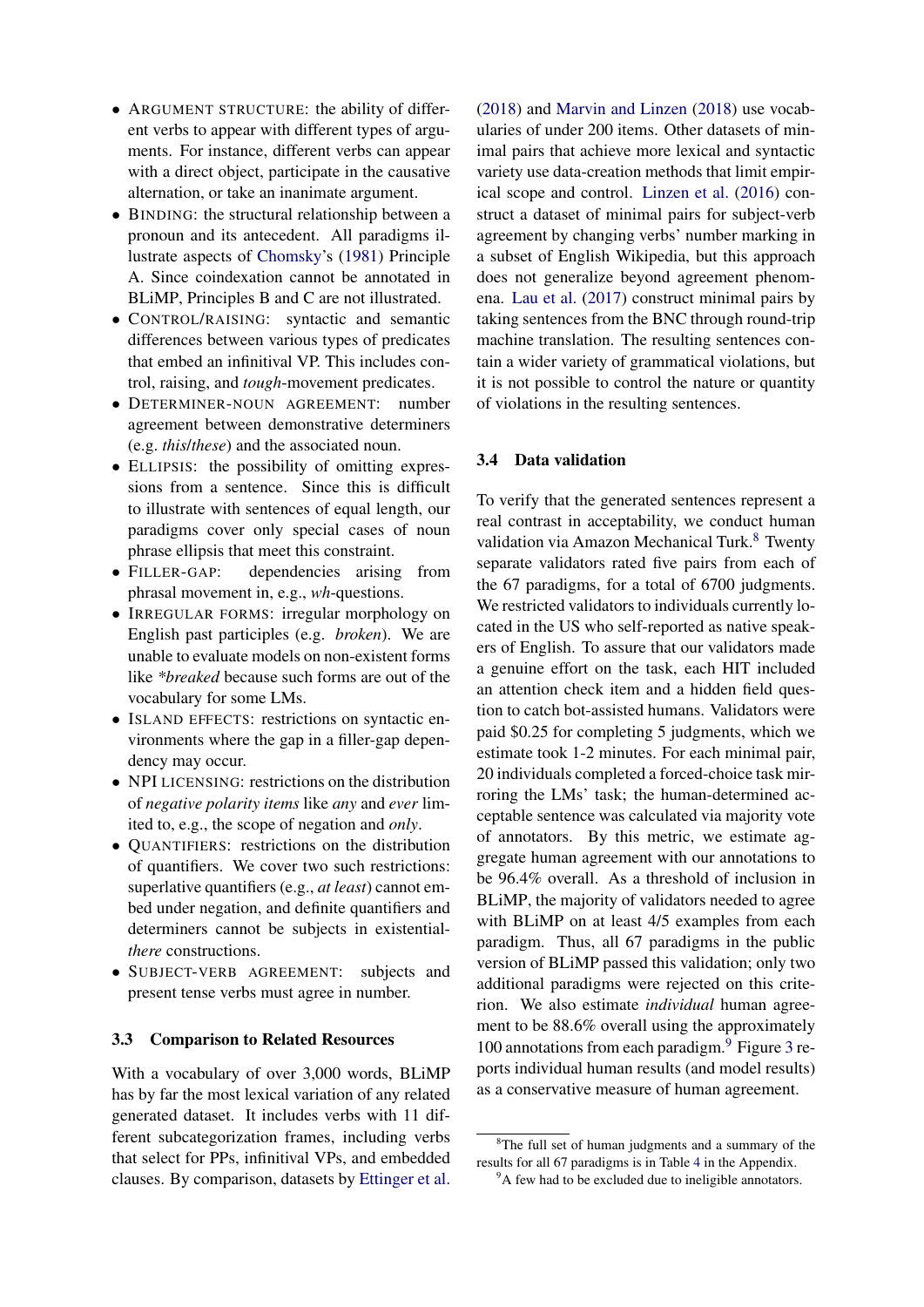|             |         | ANA. AGR |      |      |      | ARG. STR BINDING CTRL. RAIS. AGR ELLIPSIS |      |      | FILLER. GAP | <b>ISLAND</b> |          |      | QUANTIFIERS<br>S-V Arra |
|-------------|---------|----------|------|------|------|-------------------------------------------|------|------|-------------|---------------|----------|------|-------------------------|
| Model       | Overall |          |      |      |      |                                           |      |      |             |               | $A^{p1}$ |      |                         |
| 5-gram      | 61.2    | 47.9     | 71.9 | 64.4 | 68.5 | 70.0                                      | 36.9 | 60.2 | 79.5        | 57.2          | 45.5     | 53.5 | 60.3                    |
| <b>LSTM</b> | 69.8    | 91.7     | 73.2 | 73.5 | 67.0 | 85.4                                      | 67.6 | 73.9 | 89.1        | 46.6          | 51.7     | 64.5 | 80.1                    |
| <b>TXL</b>  | 69.6    | 94.1     | 69.5 | 74.7 | 71.5 | 83.0                                      | 77.2 | 66.6 | 78.2        | 48.4          | 55.2     | 69.3 | 76.0                    |
| GPT-2       | 81.5    | 99.6     | 78.3 | 80.1 | 80.5 | 93.3                                      | 86.6 | 81.3 | 84.1        | 70.6          | 78.9     | 71.3 | 89.0                    |
| Human       | 88.6    | 97.5     | 90.0 | 87.3 | 83.9 | 92.2                                      | 85.0 | 86.9 | 97.0        | 84.9          | 88.1     | 86.6 | 90.9                    |

<span id="page-5-0"></span>Table 3: Percentage accuracy of four baseline models and raw human performance on BLiMP using a forcedchoice task. A random guessing baseline would achieve an accuracy of 50%.

### 4 Models

GPT-2 GPT-2 [\(Radford et al.,](#page-12-2) [2019\)](#page-12-2) is a largescale language model using the Transformer architecture [\(Vaswani et al.,](#page-13-1) [2017\)](#page-13-1). Our main experiments use GPT-2-large with 36 layers and 774M parameters.[10](#page-5-1) The model is pretrained on [Radford](#page-12-2) [et al.'](#page-12-2)s WebText dataset, which contains 40GB of English text extracted from web pages and filtered for quality. To our knowledge, WebText is not publicly available, so assuming an average of 5-6 bytes/chars per word, we estimate WebText contains about 8B tokens. We use jiant, a codebase for training and evaluating sentence understanding models [\(Wang et al.,](#page-13-13) [2019b\)](#page-13-13), to implement code for evaluating GPT-2 on BLiMP.<sup>[11](#page-5-2)</sup>

Transformer-XL Transformer-XL [\(Dai et al.,](#page-11-0) [2019\)](#page-11-0) is another multi-layer Transformer-based neural language model. We test the pretrained Transformer-XL Large model with 18 layers of Transformer decoders and 16 attention heads for each layer. The model is trained on WikiText-103 [\(Merity et al.,](#page-12-7) [2016\)](#page-12-7), a corpus of 103M tokens from English Wikipedia. Code for testing Transformer-XL on BLiMP is also implemented in jiant.

LSTM We include a long-short term memory (LSTM, [Hochreiter and Schmidhuber,](#page-12-13) [1997\)](#page-12-13) LM in our experiments. Specifically, we test a pretrained LSTM LM from [\(Gulordava et al.,](#page-11-1) [2019\)](#page-11-1) on BLiMP. The model is trained on a 83M-token corpus extracted from English Wikipedia. To investigate the effect of training size on model performance ([§6.3\)](#page-8-0), we retrain a series of LSTM and Transformer-XL models with the same hyperparameters and the following training sizes: 64M, 32M, 16M, 8M, 4M, 2M, 1M, 1/2M, 1/4M, and 1/8M tokens. For each size, we train the model on five different random samples of the original training data, which has a size of 83M tokens.[12](#page-5-3)

5-gram We build a 5-gram LM on the English Gigaword corpus [\(Graff et al.,](#page-11-16) [2003\)](#page-11-16), which consists of 3.1B tokens. To efficiently query *n*-grams we use an implementation<sup>[13](#page-5-4)</sup> based on [Heafield](#page-12-14) [et al.](#page-12-14) [\(2013\)](#page-12-14).[14](#page-5-5)

### <span id="page-5-6"></span>5 Results & Discussion

An LM's overall accuracy on BLiMP is simply the proportion of the 67,000 minimal pairs in which the model assigns a higher probability to the acceptable sentence. We report the results for all models and human evaluation in Table [3.](#page-5-0) GPT-2 achieves the highest accuracy and the 5-gram model the lowest. All models perform well below estimated human accuracy (as described in [§3.4\)](#page-4-2). The 5-gram model's poor performance—overall and on every individual category—indicates that BLiMP is likely not solvable from local co-occurrence statistics alone.

Because we evaluate pretrained models that differ in architecture and training data, we can only speculate about what drives these differences (though see [§6.3](#page-8-0) for a controlled ablation study on the LSTM LM). The results seem to indicate that access to training data is the main driver of performance on BLiMP for the neural models we evaluate. This may explain why Transformer-XL and the LSTM LM perform similarly in spite of differences in architecture, as both are trained on approximately 100M tokens of Wikipedia text. Relatedly, GPT-2's advantage may come from the

<span id="page-5-2"></span><span id="page-5-1"></span><sup>10</sup>GPT-2-XL performs slightly worse on BLiMP; see [§6.3.](#page-8-0) <sup>11</sup>[https://github.com/nyu-mll/jiant/](https://github.com/nyu-mll/jiant/tree/blimp-and-npi/scripts/blimp) [tree/blimp-and-npi/scripts/blimp](https://github.com/nyu-mll/jiant/tree/blimp-and-npi/scripts/blimp)

<span id="page-5-3"></span><sup>12</sup>[https://github.com/sheng-fu/](https://github.com/sheng-fu/colorlessgreenRNNs) [colorlessgreenRNNs](https://github.com/sheng-fu/colorlessgreenRNNs)

<span id="page-5-5"></span><span id="page-5-4"></span><sup>13</sup><https://github.com/kpu/kenlm>

<sup>14</sup>[https://github.com/anhad13/blimp\\_](https://github.com/anhad13/blimp_ngram) [ngram](https://github.com/anhad13/blimp_ngram)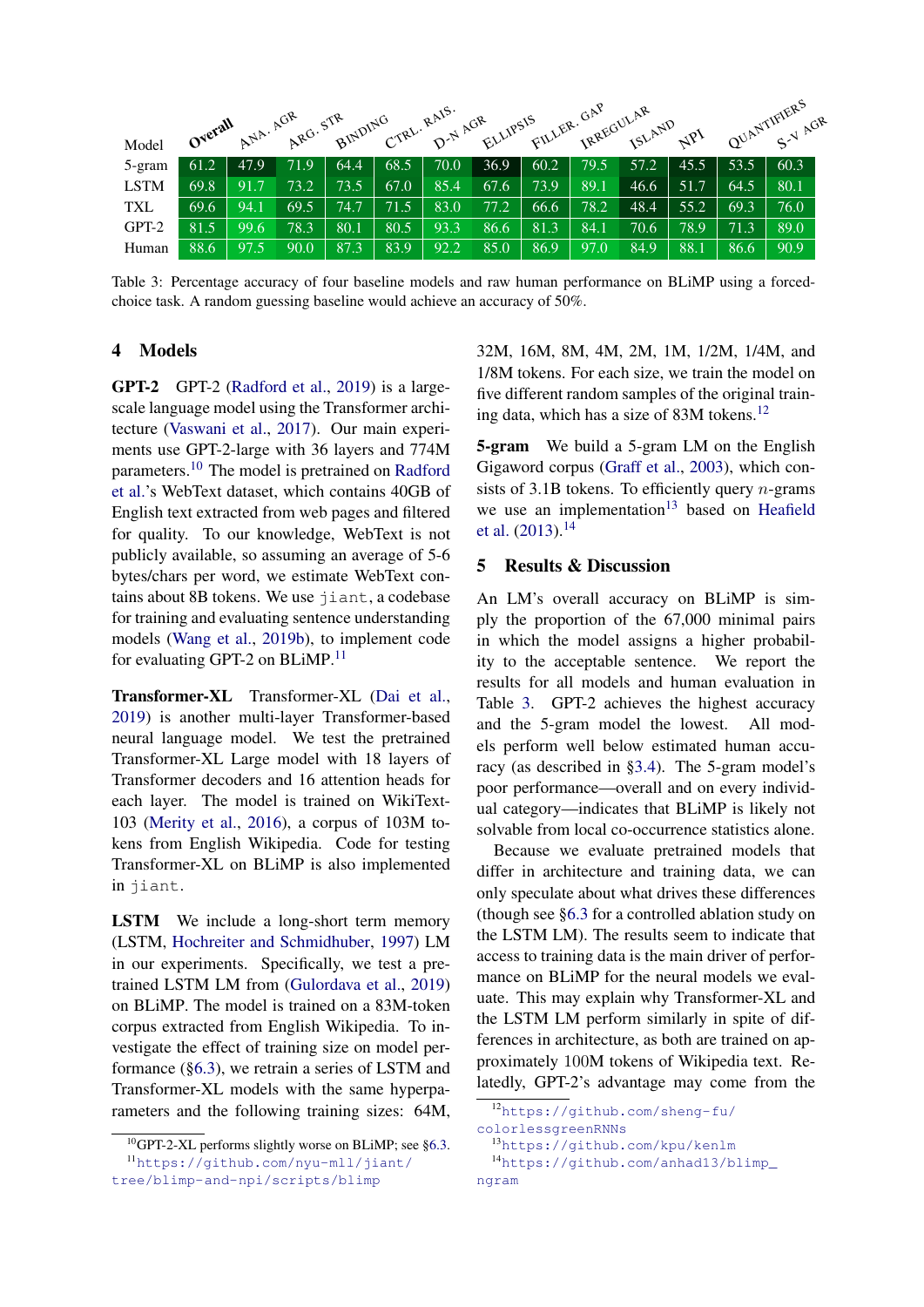fact that it is trained on roughly two orders of magnitude more data. Possibly, LSTMs trained on larger datasets could perform comparably to GPT-2, but such experiments are impractical due to the inefficiency of training LSTMs at this scale.

### 5.1 Results & Discussion by Phenomenon

The results also give insight into how LM's linguistic knowledge varies by domain. Models generally perform best and closest to human level on morphological phenomena. For instance, GPT-2 performs within 2.1 points of humans on ANAPHOR AGR., DET.-NOUN AGR., and SUBJ.- VERB AGR. The set of challenging phenomena is more diverse. ISLANDS are the hardest phenomenon by a wide margin. Only GPT-2 performs well above chance, and it remains 14 points below humans. Some semantic phenomena, specifically those involving NPI LICENSING and QUAN-TIFIERS, are also challenging overall. All models perform relatively poorly on ARG. STRUCTURE.

From these results we conclude that current SotA LMs robustly encode basic facts of English agreement. This does not mean that LMs will come close to human performance for all agreement phenomena. [§6.1](#page-7-0) discusses evidence that increased dependency length and the presence of agreement attractors of the kind investigated by [Linzen et al.](#page-12-0) [\(2016\)](#page-12-0) and [Gulordava et al.](#page-11-1) [\(2019\)](#page-11-1) reduce performance on agreement phenomena.

We find, in accordance with [Wilcox et al.](#page-13-0) [\(2018\)](#page-13-0), that LMs do represent long-distance whdependencies, but we also conclude that their representations differ fundamentally from humans'. While some models approach human performance in ordinary filler-gap dependencies, they are exceptionally poor at identifying island violations overall. This finding suggests that they reliably encode long-distance dependencies in general, but not the syntactic domains in which these dependencies are blocked, though GPT-2 does perform well above chance on some paradigms of ISLAND EFFECTS. However, strong conclusions about how these models represent wh-dependencies are not possible using the forced-choice task compatible with BLiMP, and a complete assessment of syntactic islands is best addressed using a factorial design that manipulates both the presence of an island and an attempt to extract from it as in [Kush](#page-12-15) [et al.](#page-12-15) [\(2018\)](#page-12-15) or [Wilcox et al.](#page-13-0) [\(2018\)](#page-13-0).

In the semantic phenomena where models

struggle (NPIS and QUANTIFIERS), violations are often attributed in semantic theories to a presupposition failure or contradiction arising from semantic composition or pragmatic reasoning (e.g., [Chierchia,](#page-11-17) [2013;](#page-11-17) [Ward and Birner,](#page-13-14) [1995;](#page-13-14) [Geurts](#page-11-18) [and Nouwen,](#page-11-18) [2007\)](#page-11-18). These abstract semantic and pragmatic factors may be difficult for LMs to learn. [Marvin and Linzen](#page-12-1) also find that LSTMs largely fail to recognize NPI licensing conditions. [Warstadt et al.](#page-13-8) [\(2019a\)](#page-13-8) find that BERT (which is similar in scale to GPT-2) recognizes these conditions inconsistently in an unsupervised setting.

The weak performance on ARG. STRUCTURE is somewhat surprising, since arguments and heads are usually—though not always—adjacent (e.g., subjects and direct objects are adjacent to the verb in default English word order). However, argument structure is closely related to semantic event structure (see [Marantz,](#page-12-16) [2013\)](#page-12-16), which may be comparatively difficult for LMs to learn. Also, judgments about argument structure are complicated by the possibility of coercing a frequently transitive verb to be intransitive and vice versa as well as the existence of secondary meanings of verbs with different argument structures (e.g. normally intransitive *boast* has a transitive use as in *The spa boasts 10 pools*), which might make this domain somewhat more difficult for LMs. Though even with these complications, humans detect the intended contrast 90% of the time. We note that the reported difficulty of these phenomena contradicts [Warstadt and Bowman'](#page-13-10)s [\(2019\)](#page-13-10) conclusion that argument structure is one of the strongest domains for neural models. However, [Warstadt and](#page-13-10) [Bowman](#page-13-10) evaluate classifiers with supervision on CoLA, a large proportion of which is sentences related to argument structure.

Finally, we caution against interpreting positive results on a general phenomenon in BLiMP as proof of human-like knowledge. While it is unlikely that GPT-2 could reach human performance on the SUBJ.-VERB AGR. paradigms without acquiring a concept of number marking that abstracts away from specific lexical items, it is difficult to rule out this possibility without accumulating different forms of evidence, for instance by testing how it generalizes to nonce words. We take the paradigms in FILLER-GAP as a cautionary example (see Table [4\)](#page-14-0). There are four paradigms that assess a model's sensitivity to the syntactic requirements of complementizer *that* versus a wh-word.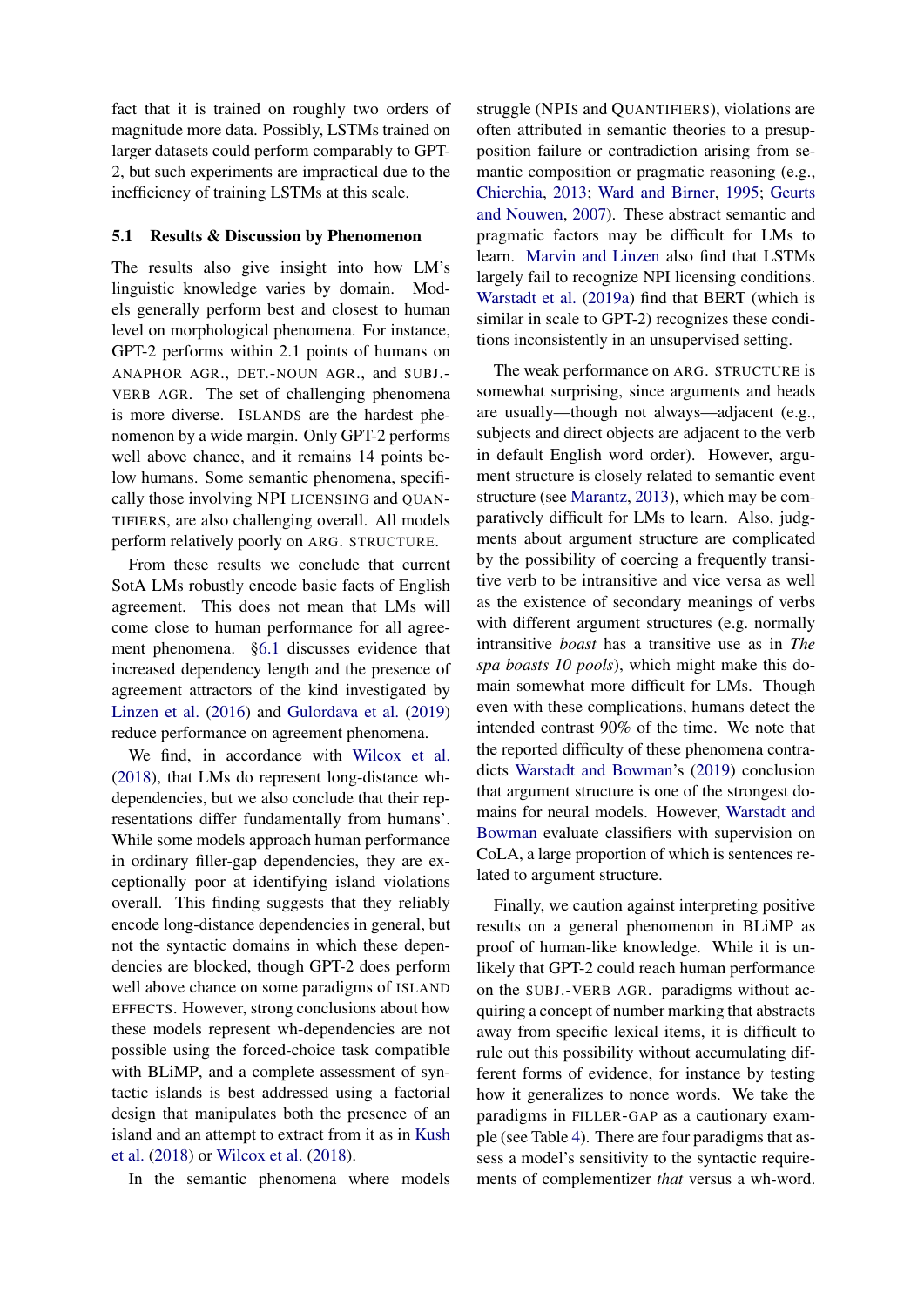We observe that all models more or less succeed when the unacceptable sentence lacks a necessary gap, but fail when it contains an illicit gap. These results suggest the models' ability to accurately detect a contrast in whether a gap is filled following a wh-word is not clearly based on a generalization about the relationship between that wh-word and its gap, as such a generalization should extend to the cases where the models currently fail to detect the correct contrast. More generally, conclusions about a model's knowledge of a particular grammatical concept can only be reached by considering several paradigms.

## 5.2 Shallow Predictors of Performance

We also ask what factors besides linguistic phenomena affect model accuracy. Figure [2](#page-7-1) shows how sentence length, perplexity (which does not depend on length), the probability of the good sentence (which does depend on length), and confidence affect model performance. The effect of perplexity is much weaker for GPT-2 than for other models, which indicates it is probably more robust to sentences with non-stereotypical syntax or describing unlikely scenarios. GPT-2 is the only model where accuracy increases largely monotonically with confidence. A similar relationship holds between confidence and agreement in human acceptability judgments.

### 5.3 Correlation of Model & Human Performance

We examine the extent to which models and humans succeed at detecting contrasts for the same linguistic phenomena. Figure [1](#page-7-2) shows the Pearson correlation between the four LMs and humans of their accuracies on the 67 paradigms. The neural models correlate moderately with humans, with GPT-2 correlating most strongly. The *n*gram model's performance correlates with humans relatively weakly. Neural models correlate with each other more strongly, suggesting neural networks share some biases that are not human-like. Transformer-XL and LSTM's high correlation of 0.9 possibly reflects their similar training data.

### 6 Analysis

### <span id="page-7-0"></span>6.1 Long-Distance Dependencies

The presence of intervening material can lower the ability of humans to detect agreement dependencies [\(Bock and Miller,](#page-11-19) [1991\)](#page-11-19). We study how in-

| 5-gram      | 0.34  | 0.39      | 0.58 | 0.59        |      |
|-------------|-------|-----------|------|-------------|------|
| <b>LSTM</b> | 0.49  | 0.63      | 0.9  |             | 0.59 |
| <b>TXL</b>  | 0.48  | 0.68      | 1    | 0.9         | 0.58 |
| $GPT-2$     | 0.54  | 1         | 0.68 | 0.63        | 0.39 |
| human       |       | 0.54      | 0.48 | 0.49        | 0.34 |
|             | human | GPT-2 TXL |      | LSTM 5-gram |      |

<span id="page-7-2"></span>Figure 1: Heatmap showing the correlation between models' accuracies in each of the 67 paradigms.



<span id="page-7-1"></span>Figure 2: Models' performance on BLiMP as a function of sentence length, perplexity, log probability of the acceptable sentence, and model confidence (calculated as  $|\log P(S_1) - \log P(S_2)|$ .

tervening material affects the LMs' sensitivity to mismatches in agreement in BLiMP. First, we test for sensitivity to determiner-noun agreement with and without an intervening adjective, as in Example [\(2\).](#page-7-3) The results are plotted in Figure [3.](#page-8-1) The n-gram model is the most heavily impacted, performing on average 35 points worse. This is unsurprising, since the bigram consisting of a determiner and noun is far more likely to be observed than the trigram of determiner, adjective, and noun. For the neural models, we find a weak but consistent effect, with all models performing on average between 5 and 3 points worse when there is an intervening adjective.

<span id="page-7-3"></span>(2) a. Ron saw that man/\*men. b. Ron saw that nice man/\*men.

Second, we test for sensitivity to mismatches in subject-verb agreement when an *attractor* noun of the opposite number intervenes. We compare attractors in relative clauses [\(3-b\)](#page-8-2) and as part of a relational noun [\(3-c\),](#page-8-3) following experiments by [Linzen et al.](#page-12-0) [\(2016\)](#page-12-0) and others. Again, we find that the  $n$ -gram model's performance is reduced significantly by this intervening material, suggesting the model is consistently misled by the presence of an attractor. All the neural models perform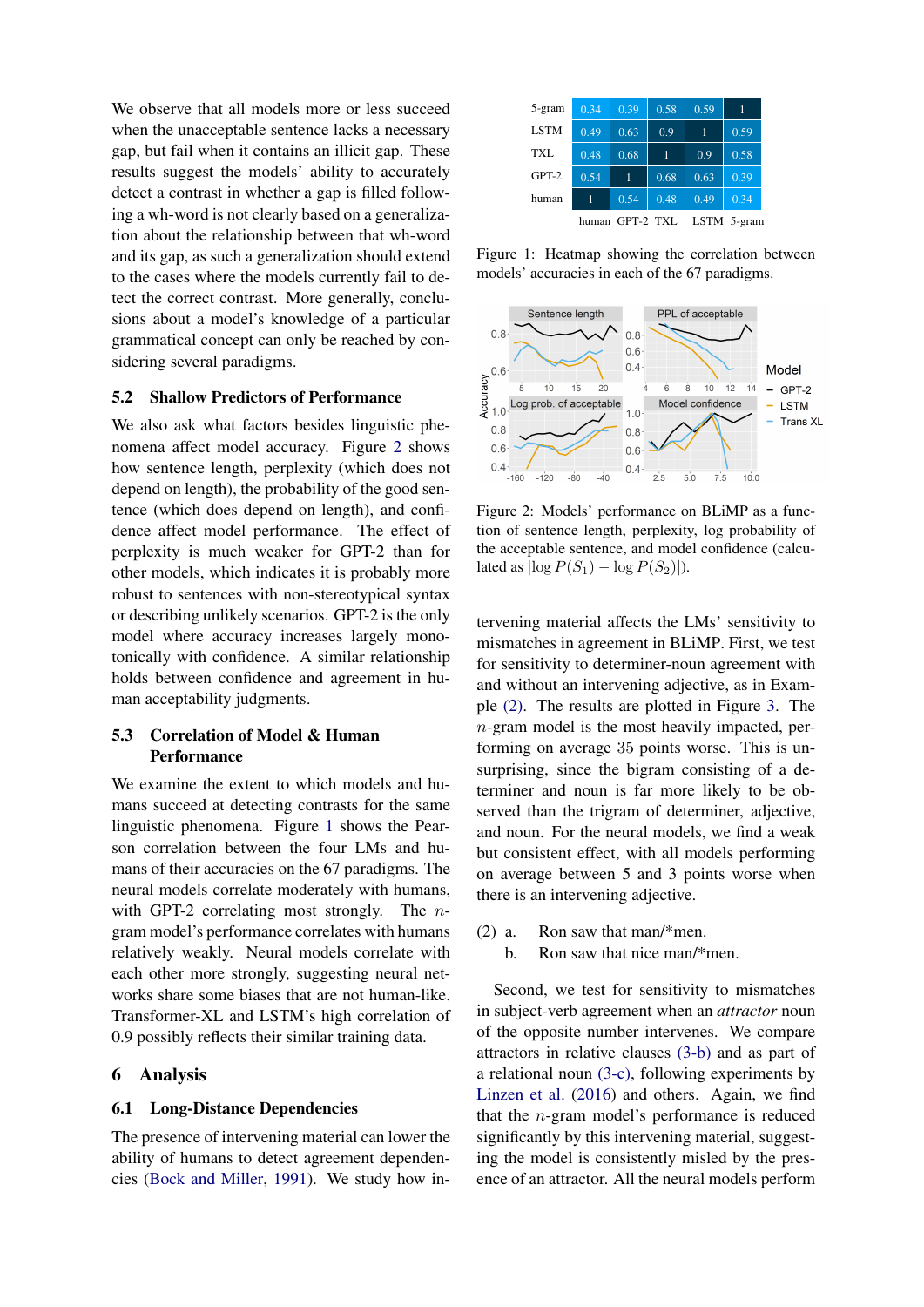

<span id="page-8-1"></span>Figure 3: The effect of the locality of determiner-noun agreement (upper panel) and the type of agreement attractor (lower panel) on model performance.

above chance with an attractor present, but GPT-2 and the LSTM perform 22 and 20 points worse when an attractor is present than when there is no attractor, while Transformer-XL's performance is reduced by only 5 points. Thus, we reproduce [Linzen et al.'](#page-12-0)s finding that attractors significantly reduce LSTM LMs' sensitivity to mismatches in agreement and find evidence that this holds true of some Transformer LMs as well.

- <span id="page-8-3"></span><span id="page-8-2"></span>(3) a. The sisters bake/\*bakes.
	- b. The sisters who met Cheryl bake/\*bakes.
	- c. The sisters of Cheryl bake/\*bakes.

### 6.2 Regular vs. Irregular Agreement

In DET.-NOUN AGR. and SUBJ.-VERB AGR., we generate separate datasets for nouns with regular and irregular number marking, as in Example [\(4\).](#page-8-4) All else being equal, only models with access to sub-word-level information should make any distinction between regular and irregular morphology.

<span id="page-8-4"></span>(4) a. Ron saw that nice kid/\*kids. (regular) b. Ron saw that nice man/\*men. (irregular)

In fact, Figure [4](#page-8-5) shows that the two sub-wordlevel models GPT-2 and Transformer-XL show little effect of irregular morphology: they perform less than 1.3 points worse on irregulars than regulars. Their high overall performance suggests they robustly encode number features without relying on segmental cues.<sup>[15](#page-8-6)</sup>



<span id="page-8-5"></span>Figure 4: Models' performance on agreement phenomena between a determiner and noun and between a subject and verb, broken down by whether the noun/subject has a regular or irregular plural form

### <span id="page-8-0"></span>6.3 Training size and BLiMP performance

We use BLiMP to track how a model's representation of particular phenomena varies with the quantity of training data. Using different sized subsets of [Gulordava et al.'](#page-11-1)s [\(2019\)](#page-11-1) training data, we retrain the LSTM and Transformer-XL models and evaluate their performance on BLiMP. Figure [5](#page-9-1) shows that different phenomena have notably different learning curves across different training sizes even if the full model trained on 83M tokens achieved equivalent accuracy scores. For example, the LSTM model ultimately performs well on both IRREGULAR and ANAPHOR AGR., but requires more training to reach this level of performance for ANAPHOR AGR.. These learning curve differences show how BLiMP performance dissociates from perplexity on Wikipedia data, a standard measure of LM performance: although perplexity decreases with more training data,  $16$  performance on different phenomena grows at varying rates.

We conjecture that there is a sigmoid relationship between the logarithm of training set size and BLiMP performance which appears to be roughly linear at this scale. We conduct linear regression analyses to estimate the rate of increase in performance in relation to the logarithm (base 2) of dataset size. For the LSTM LM, best-fit lines for phenomena on which the model had the highest accuracy have the steepest slopes: ANAPHOR AGR. (0.0623), DET.-NOUN AGR. (0.0426), and IRREGULAR (0.039). We see the shallowest slopes on phenomena with the worst performance: NPIS (0.0078) and ISLANDS (0.0036). For Transformer-

<span id="page-8-6"></span><sup>&</sup>lt;sup>15</sup>The LSTM LM, which has word-level tokens, averages 5.2 points worse on the irregular paradigms. This effect is not due to morphology, but rather to the higher proportion of out-of-vocabulary items among the irregular nouns, which include many loanwords such as *theses* and *alumni*.

<span id="page-8-7"></span><sup>16</sup>Average perplexity on the [Gulordava et al.](#page-11-1) [\(2019\)](#page-11-1) test set: 595 at 0.125M, 212 at 1M, 92.8 at 8M, and 53 at 64M.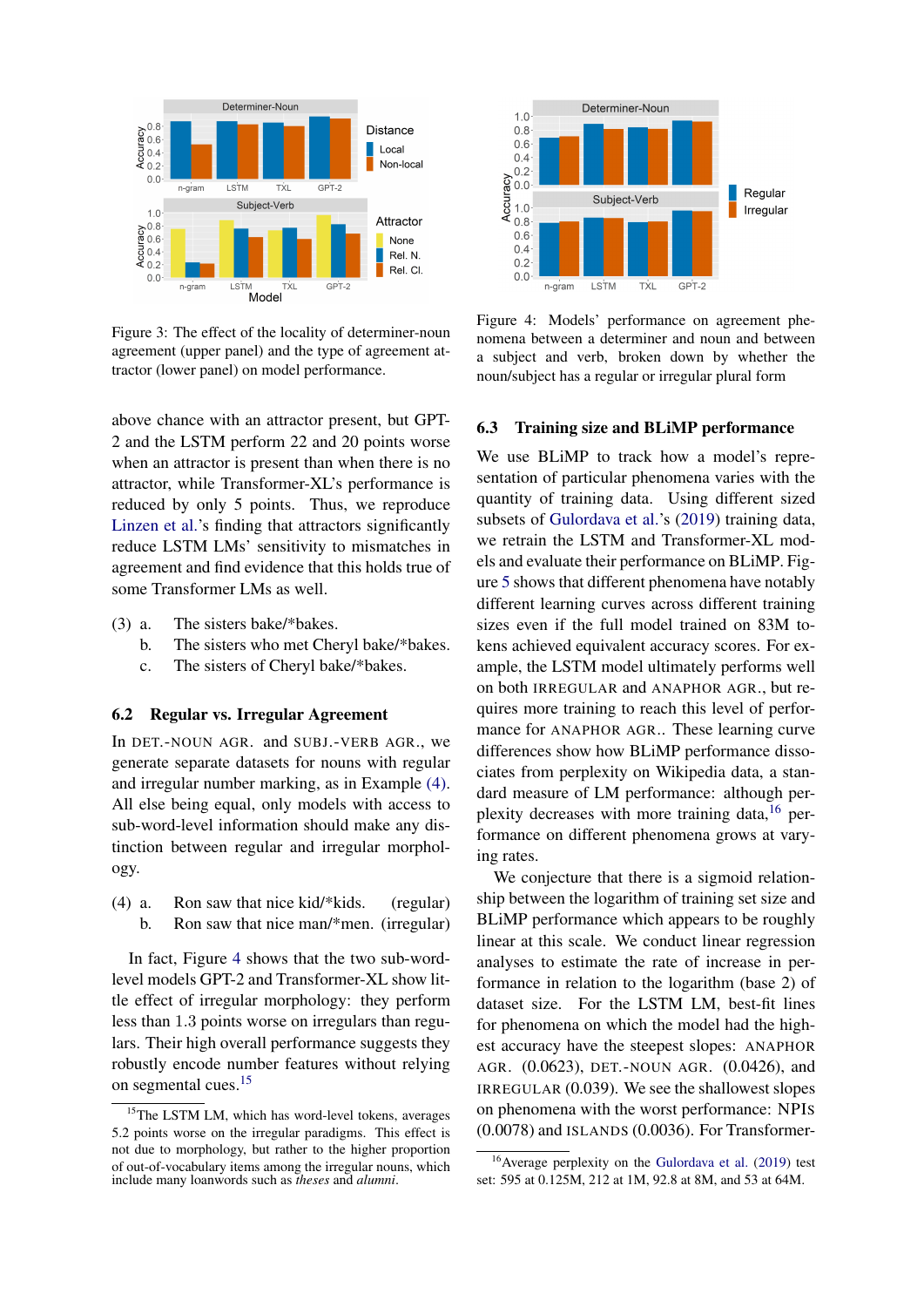

<span id="page-9-1"></span>Figure 5: Transformer-XL (top) and LSTM LM (bottom) performance as a function of training size and phenomena in BLiMP. The gray line shows the average across all phenomena.

XL, we observe a similar pattern: the steepest learning curves again belong to ANAPHOR AGR. (0.0545) and DET.-NOUN AGR. (0.0405), and the shallowest to NPIS (0.0055) and ISLANDS (0.0039). Based on these values, we estimate that if log-linear improvement continues, the LSTM LM and Transformer-XL should require well over  $10^{20}$  tokens of training data to achieve human-like performance on these hardest phenomena.

We also find that increasing model size (number of parameters) is unlikely to improve performance: We evaluate four pretrained versions of GPT-2 with 117M to 1558M parameters trained on WebText. All models have overall BLiMP accuracy of  $0.84 \pm .01\%$ , and standard deviation among the models on each of the 12 phenomena does not exceed 0.03. This finding bolsters our earlier conclusion in [§5](#page-5-6) that amount of training data has the biggest impact on BLiMP performance.

### <span id="page-9-0"></span>6.4 Alternate Evaluation Methods

There are several other methods one can use to measure an LM's preference between two minimally different sentences. So far, we have con-



<span id="page-9-2"></span>Figure 6: Comparison of models' performance on the simple LM method and the 1- and 2-prefix methods. The upper panels show results from three phenomena that are compatible with both 1-prefix and 2-prefix methods. The lower panel shows the averages and standard deviations across all phenomena.

sidered only the *full-sentence method*, advocated for by [Marvin and Linzen](#page-12-1) [\(2018\)](#page-12-1), which compares LM likelihoods of full sentences. In a followup experiment, we use two *prefix methods*, each of which has appeared in related prior work, that evaluate a model's preferences by comparing its prediction at a key point of divergence between the sentences. Subsets of BLiMP data are designed to be compatible with multiple methods, allowing us to conduct the first direct comparison. We find that all methods give broadly similar results when aggregating over a set of paradigms. We see no strong argument against evaluating solely using the full-sentence method, though some results diverge for specific paradigms.

One-Prefix Method In the *one-prefix method*, used by [Linzen et al.](#page-12-0) [\(2016\)](#page-12-0), a pair of sentences share the same initial portion of a sentence, but differ in a critical word that make them differ in grammaticality (e.g., *The cat eats mice* vs. *The cat eat mice*). The model's prediction is correct if it assigns a higher probability to the grammatical token given the shared prefix.

Two-Prefix Method In the *two-prefix method*, used by [Wilcox et al.](#page-13-7) [\(2019\)](#page-13-7), a pair of sentences differ in their initial string, and the grammaticality difference is only revealed when a shared critical word is included (e.g., *The cat eats mice* vs. *The cats eats mice*). For these paradigms, we evaluate whether the model assigns a higher probability to the critical word conditioned on the grammatical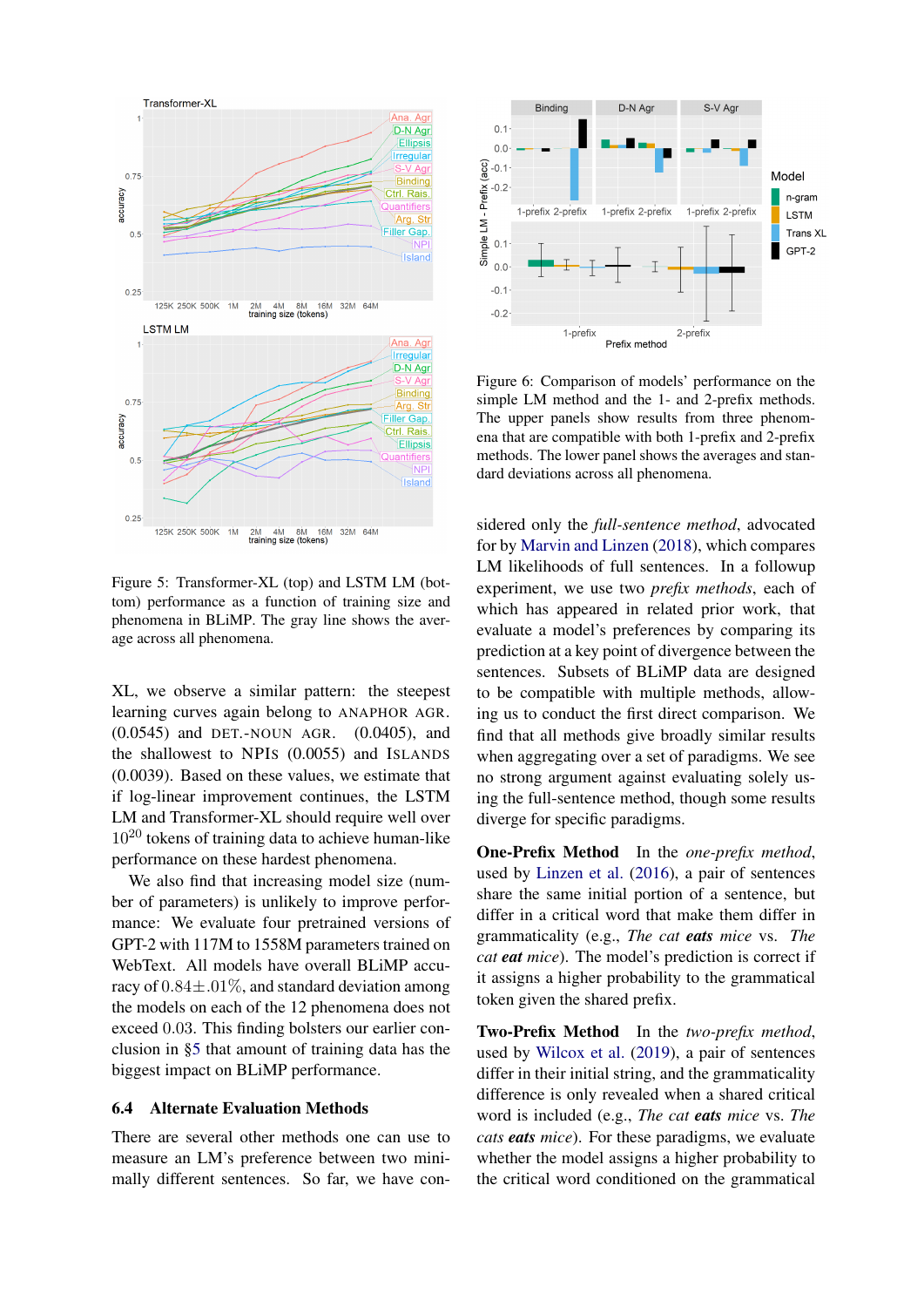prefix than on the ungrammatical prefix.

The prefix methods differ from the full-sentence method in two key ways: (i) they require that the acceptability of the sentence be unambiguously predictable from the critical word, but not sooner, and (ii) they are not affected by predictions made by the LM following the critical word. These values do affect the full sentence method. For example, assuming that  $P(a$ re numerous)  $\gg$ P(*is numerous*), a model could predict that *The cats are numerous* is more likely than *The cats is numerous* without correctly predicting that  $P(a$ re|*the cats*) >  $P(is|the\; cats)$ . Using prefix probabilities allows us to exclude models' use of this additional information and evaluate how the models perform when they have just enough information to judge grammaticality.

Figure [6](#page-9-2) shows that models have generally comparable accuracies across all three methods. However, there are some cases where we observe differences between these methods. For example, Transformer-XL performs much worse at BIND-ING, DET.-NOUN AGR., and SUBJ.-VERB AGR. in the simple LM method, suggesting that the probabilities Transformer-XL assigns to the irrelevant part at the end of the sentence very often overturn the observed preference based on probability up to the critical word. On the other hand, GPT-2 benefits from reading the whole sentence for BINDING phenomena, as its performance is better in the simple LM method than in the prefix method.

We conclude that with a sufficiently diverse set of paradigms, the various metrics under consideration will give similar results. Thus, it is not problematic that BLiMP relies only on the fullsentence method, and doing so allows BLiMP to include many paradigms not compatible with either prefix method. Nonetheless, prefix methods are still valuable for detailed analysis or for studies making direct comparison to psycholinguistic theories (e.g. [Wilcox et al.,](#page-13-0) [2018\)](#page-13-0).

# 7 Conclusion & Future Work

We have shown ways in which BLiMP can be used as tool to gain evidence about both the overall and fine-grained linguistic knowledge of language models. Like the GLUE benchmark [\(Wang](#page-13-2) [et al.,](#page-13-2) [2018\)](#page-13-2), BLiMP assigns a single overall score to an LM which summarizes its general sensitivity to minimal pair contrasts. It also provides a breakdown of LM performance by linguistic phe-

nomenon, which can be used to draw more concrete conclusions about the kinds of grammatical features learned acquired by a given model. This kind of information is a linguistically motivated evaluation of LMs that can complement common metrics like perplexity.

Furthermore, the extent to which humans resemble data-driven learners like language models is debated in linguistics and cognitive science (see e.g., [Chomsky,](#page-11-13) [1965;](#page-11-13) [Reali and Christiansen,](#page-12-17) [2005\)](#page-12-17). In some domains, we may require the aid of innate knowledge to acquire phenomenon-specific knowledge resembling that tested in BLiMP. By evaluating whether self-supervised learners like LMs acquire human-like grammatical acuity in a particular domain, we gather indirect evidence as to whether this phenomenon is a necessary component of humans' innate knowledge.

Another aim of BLiMP is to serve as a guide for future work on the linguistic evaluation of LMs. It is particularly interesting to better understand those empirical domains where current LMs appear to acquire some relevant knowledge, but still fall short of human performance. The results from BLiMP suggest that—in addition to relatively well-studied phenomena like filler-gap dependencies, NPIs, and binding—argument structure remains one area where there is much to uncover about what LMs learn. More generally, as language modeling techniques continue to improve, it will be useful to have large-scale tools like BLiMP to efficiently track changes in what these models do and do not know about grammar.

### Acknowledgments

This material is based upon work supported by the National Science Foundation under Grant No. 1850208. Any opinions, findings, and conclusions or recommendations expressed in this material are those of the author(s) and do not necessarily reflect the views of the National Science Foundation. This project has also benefited from support to SB by Eric and Wendy Schmidt (made by recommendation of the Schmidt Futures program), by Samsung Research (under the project *Improving Deep Learning using Latent Structure*), by Intuit, Inc., and by NVIDIA Corporation (with the donation of a Titan V GPU).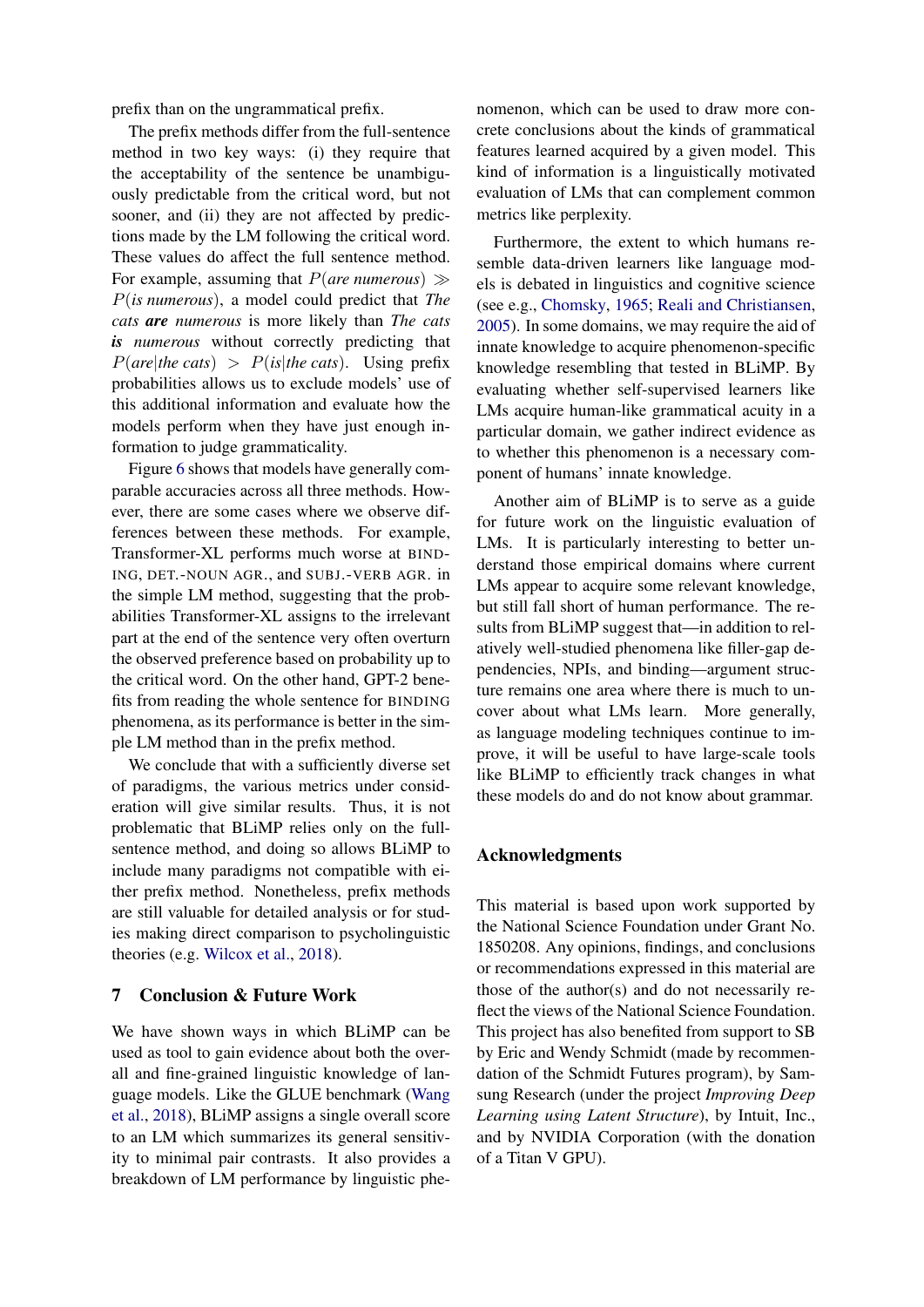### References

- <span id="page-11-14"></span>David Adger. 2003. *Core Syntax: A Minimalist Approach*. Oxford University Press Oxford.
- <span id="page-11-4"></span>Yossi Adi, Einat Kermany, Yonatan Belinkov, Ofer Lavi, and Yoav Goldberg. 2017. Fine-grained analysis of sentence embeddings using auxiliary prediction tasks. In *Proceedings of ICLR Conference Track. Toulon, France.*
- <span id="page-11-8"></span>Aixiu An, Peng Qian, Ethan Wilcox, and Roger Levy. 2019. Representation of constituents in neural language models: Coordination phrase as a case study. *arXiv preprint arXiv:1909.04625*.
- <span id="page-11-19"></span>Kathryn Bock and Carol A. Miller. 1991. Broken agreement. *Cognitive psychology*, 23(1):45–93.
- <span id="page-11-11"></span>Rui P. Chaves. 2020. What don't RNN language models learn about filler-gap dependencies? In *Proceedings of the third meeting of the Society for Computation in Linguistics (SCiL)*.
- <span id="page-11-3"></span>Stanley F. Chen and Joshua Goodman. 1999. An empirical study of smoothing techniques for language modeling. *Computer Speech & Language*, 13(4):359–394.
- <span id="page-11-17"></span>Gennaro Chierchia. 2013. *[Logic in Grammar](https://doi.org/10.1093/acprof:oso/9780199697977.001.0001)*. Oxford University Press.
- <span id="page-11-13"></span>Noam Chomsky. 1965. *Aspects of the Theory of Syntax*. MIT Press.
- <span id="page-11-15"></span>Noam Chomsky. 1981. *Lectures on government and binding*.
- <span id="page-11-9"></span>Shammur Absar Chowdhury and Roberto Zamparelli. 2018. RNN simulations of grammaticality judgments on long-distance dependencies. In *Proceedings of the 27th international conference on computational linguistics*, pages 133–144.
- <span id="page-11-10"></span>Shammur Absar Chowdhury and Roberto Zamparelli. 2019. An LSTM adaptation study of (un) grammaticality. In *Proceedings of the 2019 ACL Workshop BlackboxNLP: Analyzing and Interpreting Neural Networks for NLP*, pages 204–212.
- <span id="page-11-5"></span>Alexis Conneau, German Kruszewski, Guillaume Lample, Loïc Barrault, and Marco Baroni. 2018. What you can cram into a single  $&\&$ !#\*

vector: Probing sentence embeddings for linguistic properties. In *ACL 2018-56th Annual Meeting of the Association for Computational Linguistics*, volume 1, pages 2126–2136. Association for Computational Linguistics.

- <span id="page-11-12"></span>Jillian K. Da Costa and Rui P. Chaves. 2020. Assessing the ability of transformer-based neural models to represent structurally unbounded dependencies. In *Proceedings of the third meeting of the Society for Computation in Linguistics (SCiL)*.
- <span id="page-11-0"></span>Zihang Dai, Zhilin Yang, Yiming Yang, Jaime Carbonell, Quoc Le, and Ruslan Salakhutdinov. 2019. [Transformer-XL: Attentive lan](https://doi.org/10.18653/v1/P19-1285)[guage models beyond a fixed-length context.](https://doi.org/10.18653/v1/P19-1285) In *Proceedings of the 57th Annual Meeting of the Association for Computational Linguistics*, pages 2978–2988, Florence, Italy. Association for Computational Linguistics.
- <span id="page-11-2"></span>Jacob Devlin, Ming-Wei Chang, Kenton Lee, and Kristina Toutanova. 2019. BERT: Pre-training of deep bidirectional transformers for language understanding. In *Proceedings of the 2019 Conference of the North American Chapter of the Association for Computational Linguistics: Human Language Technologies, Volume 1 (Long and Short Papers)*, pages 4171–4186.
- <span id="page-11-6"></span>Allyson Ettinger, Ahmed Elgohary, Colin Phillips, and Philip Resnik. 2018. Assessing composition in sentence vector representations. In *Proceedings of the 27th International Conference on Computational Linguistics*, pages 1790– 1801. Association for Computational Linguistics.
- <span id="page-11-7"></span>Richard Futrell, Ethan Wilcox, Takashi Morita, and Roger Levy. 2018. RNNs as psycholinguistic subjects: Syntactic state and grammatical dependency. *arXiv preprint arXiv:1809.01329*.
- <span id="page-11-18"></span>Bart Geurts and Rick Nouwen. 2007. 'At least' et al.: The semantics of scalar modifiers. *Language*, pages 533–559.
- <span id="page-11-16"></span>David Graff, Junbo Kong, Ke Chen, and Kazuaki Maeda. 2003. English gigaword. *Linguistic Data Consortium, Philadelphia*, 4(1):34.
- <span id="page-11-1"></span>Kristina Gulordava, Piotr Bojanowski, Edouard Grave, Tal Linzen, and Marco Baroni. 2019.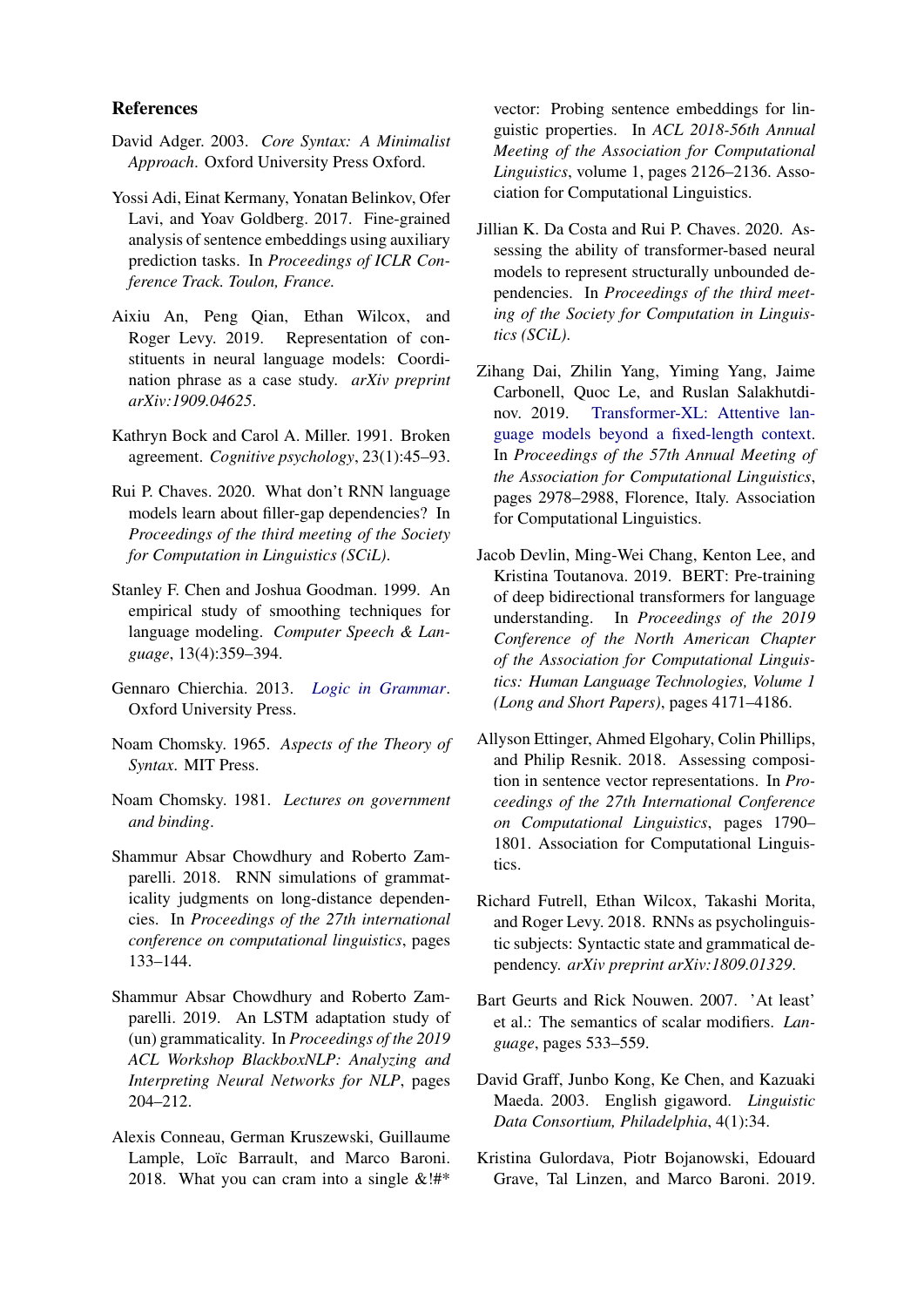Colorless green recurrent networks dream hierarchically. *Proceedings of the Society for Computation in Linguistics*, 2(1):363–364.

- <span id="page-12-14"></span>Kenneth Heafield, Ivan Pouzyrevsky, Jonathan H Clark, and Philipp Koehn. 2013. Scalable modified Kneser-Ney language model estimation. In *Proceedings of the 51st Annual Meeting of the Association for Computational Linguistics (Volume 2: Short Papers)*, pages 690–696.
- <span id="page-12-10"></span>Michael Heilman, Aoife Cahill, Nitin Madnani, Melissa Lopez, Matthew Mulholland, and Joel Tetreault. 2014. Predicting grammaticality on an ordinal scale. In *Proceedings of the 52nd Annual Meeting of the Association for Computational Linguistics (Volume 2: Short Papers)*, volume 2, pages 174–180.
- <span id="page-12-13"></span>Sepp Hochreiter and Jürgen Schmidhuber. 1997. Long short-term memory. *Neural Computation*, 9(8):1735–1780.
- <span id="page-12-3"></span>Jeremy Howard and Sebastian Ruder. 2018. Universal language model fine-tuning for text classification. In *Proceedings of the 56th Annual Meeting of the Association for Computational Linguistics (Volume 1: Long Papers)*, pages 328–339.
- <span id="page-12-8"></span>Jaap Jumelet and Dieuwke Hupkes. 2018. Do language models understand anything? On the ability of LSTMs to understand negative polarity items. In *Proceedings of the 2018 EMNLP Workshop BlackboxNLP: Analyzing and Interpreting Neural Networks for NLP*, pages 222– 231.
- <span id="page-12-9"></span>Katharina Kann, Alex Warstadt, Adina Williams, and Samuel R Bowman. 2019. Verb argument structure alternations in word and sentence embeddings. *Proceedings of the Society for Computation in Linguistics*, 2(1):287–297.
- <span id="page-12-15"></span>Dave Kush, Terje Lohndal, and Jon Sprouse. 2018. Investigating variation in island effects. *Natural language & linguistic theory*, 36(3):743–779.
- <span id="page-12-11"></span>Jey Han Lau, Alexander Clark, and Shalom Lappin. 2017. Grammaticality, acceptability, and probability: A probabilistic view of linguistic knowledge. *Cognitive Science*, 41(5):1202– 1241.
- <span id="page-12-0"></span>Tal Linzen, Emmanuel Dupoux, and Yoav Goldberg. 2016. Assessing the ability of LSTMs to learn syntax-sensitive dependencies. *Transactions of the Association for Computational Linguistics*, 4:521–535.
- <span id="page-12-16"></span>Alec Marantz. 2013. Verbal argument structure: Events and participants. *Lingua*, 130:152–168.
- <span id="page-12-1"></span>Rebecca Marvin and Tal Linzen. 2018. Targeted syntactic evaluation of language models. In *Proceedings of the 2018 Conference on Empirical Methods in Natural Language Processing*, pages 1192–1202.
- <span id="page-12-7"></span>Stephen Merity, Caiming Xiong, James Bradbury, and Richard Socher. 2016. [Pointer sentinel](http://arxiv.org/abs/1609.07843) [mixture models.](http://arxiv.org/abs/1609.07843) *CoRR*, abs/1609.07843.
- <span id="page-12-6"></span>Tomáš Mikolov, Martin Karafiát, Lukáš Burget, Jan Černocky, and Sanjeev Khudanpur. 2010. Recurrent neural network based language model. In *Eleventh annual conference of the international speech communication association*.
- <span id="page-12-4"></span>Matthew E Peters, Mark Neumann, Mohit Iyyer, Matt Gardner, Christopher Clark, Kenton Lee, and Luke Zettlemoyer. 2018. Deep contextualized word representations. *arXiv preprint arXiv:1802.05365*.
- <span id="page-12-5"></span>Alec Radford, Karthik Narasimhan, Tim Salimans, and Ilya Sutskever. 2018. Improving language understanding with unsupervised learning. Technical report, Technical report, OpenAI.
- <span id="page-12-2"></span>Alec Radford, Jeffrey Wu, Rewon Child, David Luan, Dario Amodei, and Ilya Sutskever. 2019. Language models are unsupervised multitask learners. *OpenAI Blog*, 1(8).
- <span id="page-12-12"></span>Colin Raffel, Noam Shazeer, Adam Roberts, Katherine Lee, Sharan Narang, Michael Matena, Yanqi Zhou, Wei Li, and Peter J. Liu. 2019. [Exploring the limits of transfer learning](http://arxiv.org/abs/1910.10683) [with a unified text-to-text transformer.](http://arxiv.org/abs/1910.10683) *arXiv e-prints*.
- <span id="page-12-17"></span>Florencia Reali and Morten H Christiansen. 2005. Uncovering the richness of the stimulus: Structure dependence and indirect statistical evidence. *Cognitive Science*, 29(6):1007–1028.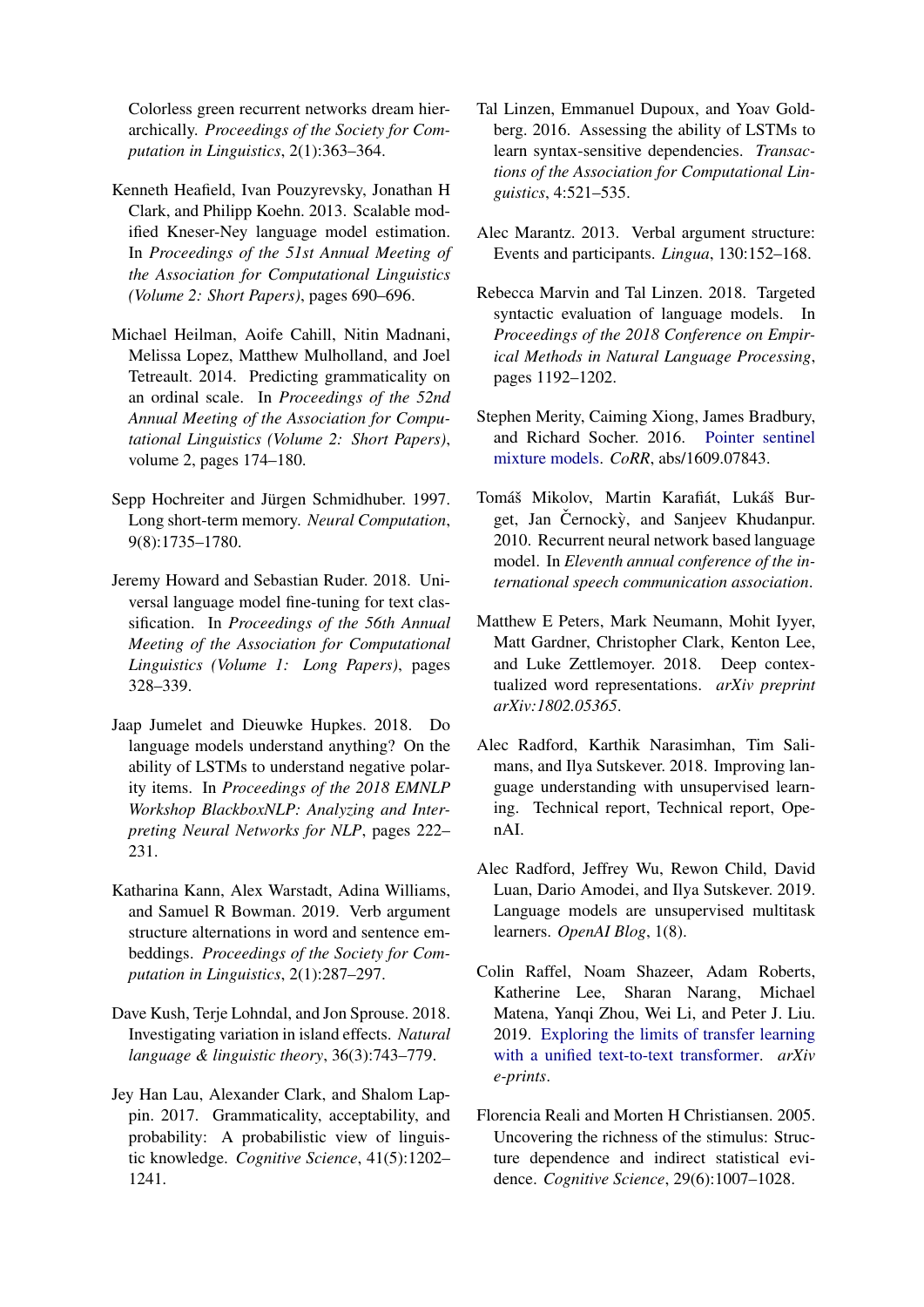- <span id="page-13-11"></span>Ivan A. Sag, Thomas Wasow, and Emily M. Bender. 2003. *Syntactic Theory: A Formal Introduction*, 2 edition. CSLI Publications.
- <span id="page-13-9"></span>Carson T. Schütze. 1996. *The Empirical Base of Linguistics: Grammaticality Judgments and Linguistic Methodology*. University of Chicago Press.
- <span id="page-13-4"></span>Xing Shi, Inkit Padhi, and Kevin Knight. 2016. Does string-based neural MT learn source syntax? In *Proceedings of the 2016 Conference on Empirical Methods in Natural Language Processing*, pages 1526–1534.
- <span id="page-13-12"></span>Dominique Sportiche, Hilda Koopman, and Edward Stabler. 2013. *An Introduction to Syntactic Analysis and Theory*. John Wiley & Sons.
- <span id="page-13-5"></span>Ian Tenney, Patrick Xia, Berlin Chen, Alex Wang, Adam Poliak, R. Thomas McCoy, Najoung Kim, Benjamin Van Durme, Samuel R Bowman, Dipanjan Das, et al. 2019. What do you learn from context? Probing for sentence structure in contextualized word representations. In *Proceedings of ICLR*.
- <span id="page-13-1"></span>Ashish Vaswani, Noam Shazeer, Niki Parmar, Jakob Uszkoreit, Llion Jones, Aidan N Gomez, Łukasz Kaiser, and Illia Polosukhin. 2017. [At](http://papers.nips.cc/paper/7181-attention-is-all-you-need.pdf)[tention is all you need.](http://papers.nips.cc/paper/7181-attention-is-all-you-need.pdf) In I. Guyon, U. V. Luxburg, S. Bengio, H. Wallach, R. Fergus, S. Vishwanathan, and R. Garnett, editors, *Advances in Neural Information Processing Systems 30*, pages 5998–6008. Curran Associates, Inc.
- <span id="page-13-3"></span>Alex Wang, Yada Pruksachatkun, Nikita Nangia, Amanpreet Singh, Julian Michael, Felix Hill, Omer Levy, and Samuel R. Bowman. 2019a. SuperGLUE: A stickier benchmark for generalpurpose language understanding systems. In *33rd Conference on Neural Information Processing Systems*.
- <span id="page-13-2"></span>Alex Wang, Amanpreet Singh, Julian Michael, Felix Hill, Omer Levy, and Samuel R. Bowman. 2018. GLUE: A multi-task benchmark and analysis platform for natural language understanding. In *Proceedings of the 2018 EMNLP Workshop BlackboxNLP: Analyzing and Interpreting Neural Networks for NLP*, pages 353– 355.
- <span id="page-13-13"></span>Alex Wang, Ian F. Tenney, Yada Pruksachatkun, Katherin Yu, Jan Hula, Patrick Xia, Raghu Pappagari, Shuning Jin, R. Thomas McCoy, Roma Patel, Yinghui Huang, Jason Phang, Edouard Grave, Haokun Liu, Najoung Kim, Phu Mon Htut, Thibault F'evry, Berlin Chen, Nikita Nangia, Anhad Mohananey, Katharina Kann, Shikha Bordia, Nicolas Patry, David Benton, Ellie Pavlick, and Samuel R. Bowman. 2019b. jiant 1.2: A software toolkit for research on general-purpose text understanding models. <http://jiant.info/>.
- <span id="page-13-14"></span>Gregory Ward and Betty Birner. 1995. Definiteness and the English existential. *Language*, pages 722–742.
- <span id="page-13-10"></span>Alex Warstadt and Samuel R. Bowman. 2019. Linguistic analysis of pretrained sentence encoders with acceptability judgments. *arXiv preprint arXiv:1901.03438*.
- <span id="page-13-8"></span>Alex Warstadt, Yu Cao, Ioana Grosu, Wei Peng, Hagen Blix, Yining Nie, Anna Alsop, Shikha Bordia, Haokun Liu, Alicia Parrish, et al. 2019a. Investigating BERT's knowledge of language: Five analysis methods with NPIs. In *Proceedings of EMNLP-IJCNLP*, pages 2870– 2880.
- <span id="page-13-6"></span>Alex Warstadt, Amanpreet Singh, and Samuel R. Bowman. 2019b. Neural network acceptability judgments. *Transactions of the Association for Computational Linguistics*, 7:625–641.
- <span id="page-13-0"></span>Ethan Wilcox, Roger Levy, Takashi Morita, and Richard Futrell. 2018. What do RNN language models learn about filler–gap dependencies? In *Proceedings of the 2018 EMNLP Workshop BlackboxNLP: Analyzing and Interpreting Neural Networks for NLP*, pages 211– 221.
- <span id="page-13-7"></span>Ethan Wilcox, Peng Qian, Richard Futrell, Miguel Ballesteros, and Roger Levy. 2019. Structural supervision improves learning of non-local grammatical dependencies. In *Proceedings of the 2019 Conference of the North American Chapter of the Association for Computational Linguistics: Human Language Technologies*, pages 3302–3312.